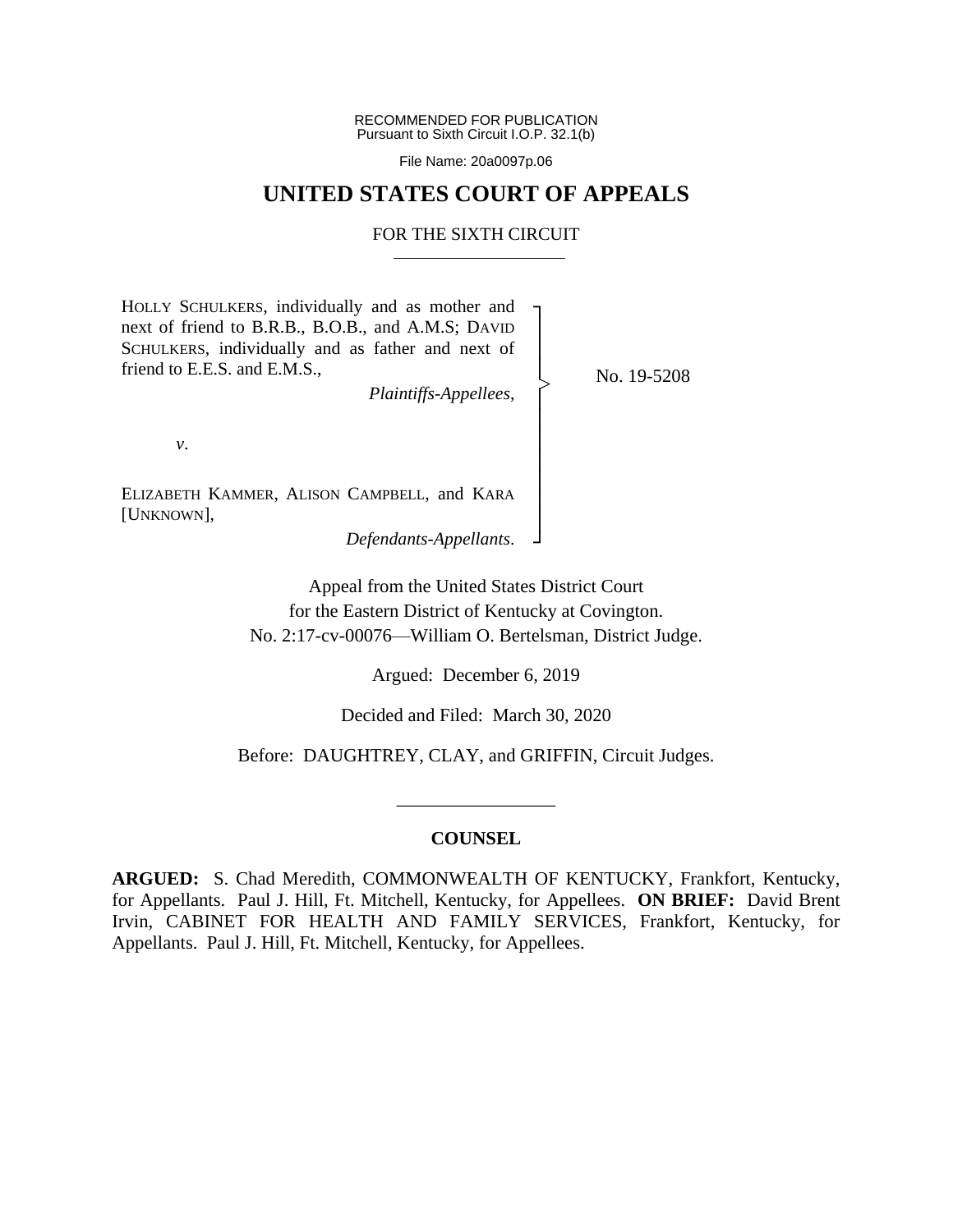# **OPINION** \_\_\_\_\_\_\_\_\_\_\_\_\_\_\_\_\_

\_\_\_\_\_\_\_\_\_\_\_\_\_\_\_\_\_

CLAY, Circuit Judge. Defendant social workers employed by the Kentucky Cabinet for Health and Family Services interlocutorily appeal the district court's order denying their motion for summary judgment on qualified immunity grounds. Plaintiffs, a family consisting of two parents and five children, assert that Defendants violated their Fourth Amendment rights by subjecting four of the children to warrantless in-school interrogations without reasonable suspicion of child abuse. Plaintiffs also assert that Defendants violated their Fourteenth Amendment rights by requiring Plaintiffs to adhere to a "Prevention Plan," which constrained the plaintiff-mother's ability to be alone with her children for approximately two months without any question as to her parental fitness and without any procedural protections. For the reasons that follow, we affirm in part and reverse in part the district court's order.

#### **STATEMENT OF FACTS**

### **A. A.M.S.'s Birth and the Initial Drug Test**

In February 2017, St. Elizabeth Medical Center, Inc. ("St. Elizabeth") admitted Plaintiff Holly Schulkers ("Holly") for a scheduled labor induction. Prior to giving birth, St. Elizabeth tested a sample of Holly's urine, which returned a "presumptive positive" result for opiates. Holly did not consent to the urine testing, and she was never told that the testing would be performed.

Approximately sixteen hours after the urine testing, Holly gave birth to her newborn child, A.M.S., without complications. Holly breastfed A.M.S. within the first hour of giving birth. The hospital pediatrician examined A.M.S. and advised Plaintiff David Schulkers ("David") that the hospital intended to discharge Holly and A.M.S. later that afternoon.

Shortly after the pediatrician left Holly's hospital room, Anne Marie Davis, a care coordinator and social worker with St. Elizabeth, visited Holly in her hospital room. Davis informed Holly that her urine had tested positive for opiates, and asked Holly if she was taking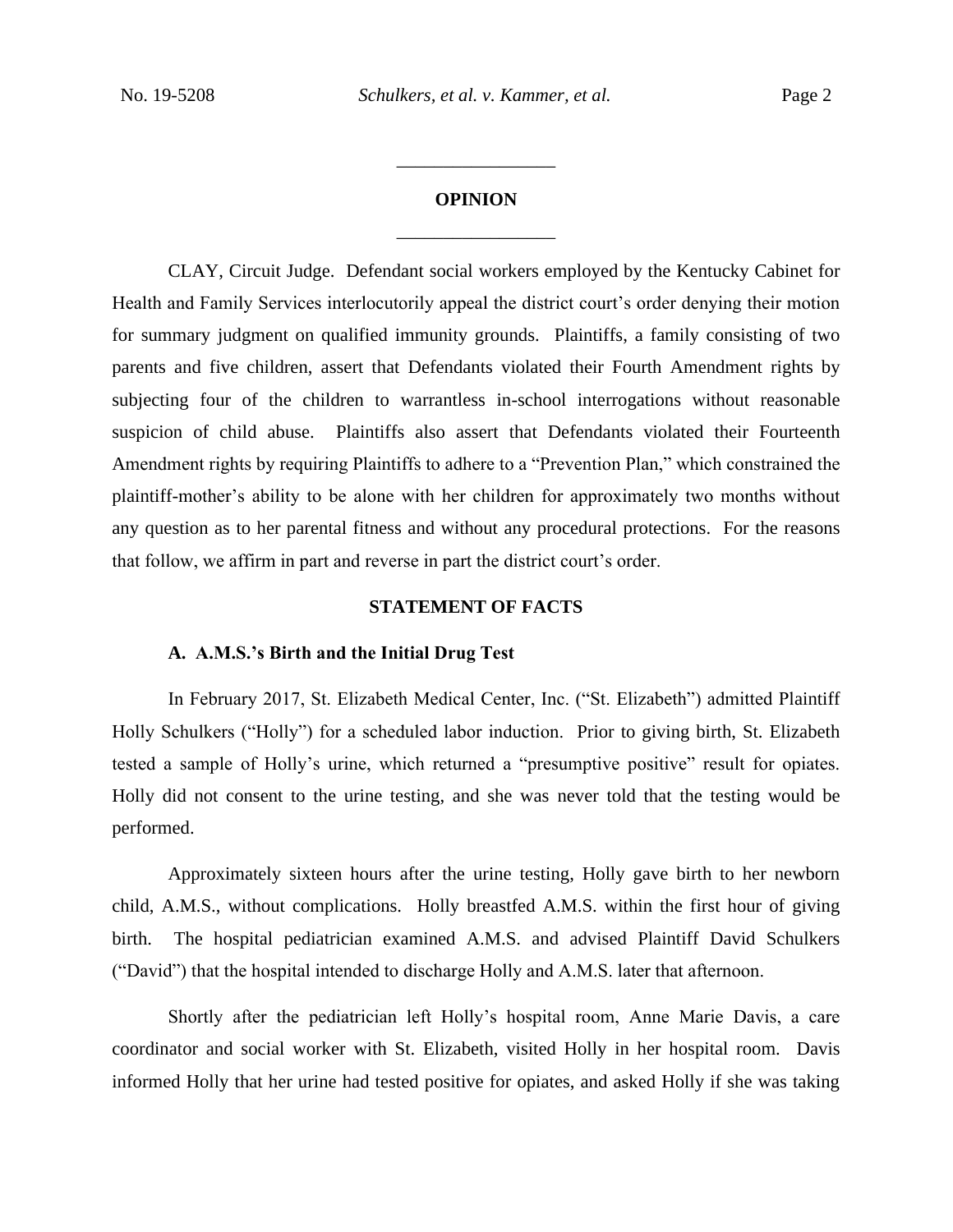any medications. Holly responded that she had recently taken some of her daughter's prescription cough medicine and that she had eaten a bag of chips that contained poppyseeds prior to giving birth. Holly was unable to confirm if the cough medicine contained codeine, which Davis stated could cause a positive result for opiates. Holly inquired whether her consumption of poppyseed chips prior to giving birth could have caused the false positive. Davis responded that it could not. Davis informed Holly that A.M.S.'s umbilical cord was also tested, but the results were still pending. Davis further informed Holly that depending on the results of the umbilical-cord testing, the hospital might contact the Kentucky Cabinet for Health and Family Services ("CHFS").**<sup>1</sup>**

St. Elizabeth did not perform a confirmatory test, known as a "Drug of Abuse with Reflex to Confirmation" test, on Holly's first urine sample even though that sample was still available. Before receiving the results for the umbilical cord testing, Davis charted that Holly had a positive drug screen and indicated that Holly had a "substance use disorder" even though St. Elizabeth's records indicated that Holly's prenatal lab tests had all been negative for substance abuse and that she had no history of drug use.

At some point after speaking with Holly but before receiving the results for the umbilical cord testing, Davis reported to the CHFS via a web-based reporting system that Holly had a positive drug screen. The transmission stated:

Holly [Schulkers] delivered baby on 2/9. [Urinary Drug Screen] was positive for opiates 200. At first Holly did not know why she would have had a positive drug screen. No prescriptions. Later she stated she was taking her other daughter's prescribed cough medicine. Asked if there was codiene [sic] in the cough medicine as this would account for positive screen. Holly did not know. Holly has 4 other biological children in her custody. Baby's [umbilical] cord was sent for tox screen.

R. 67-3, CHFS Intake Summary, Pg. ID 1542.

<sup>&</sup>lt;sup>1</sup>A Kentucky reporting statute requires that "[a]ny person who knows or has reasonable cause to believe that a child is dependent, neglected, or abused shall immediately cause an oral written report to be made" to local law enforcement, state police, or the CHFS. Ky. Rev. Stat. § 620.030(1)–(2).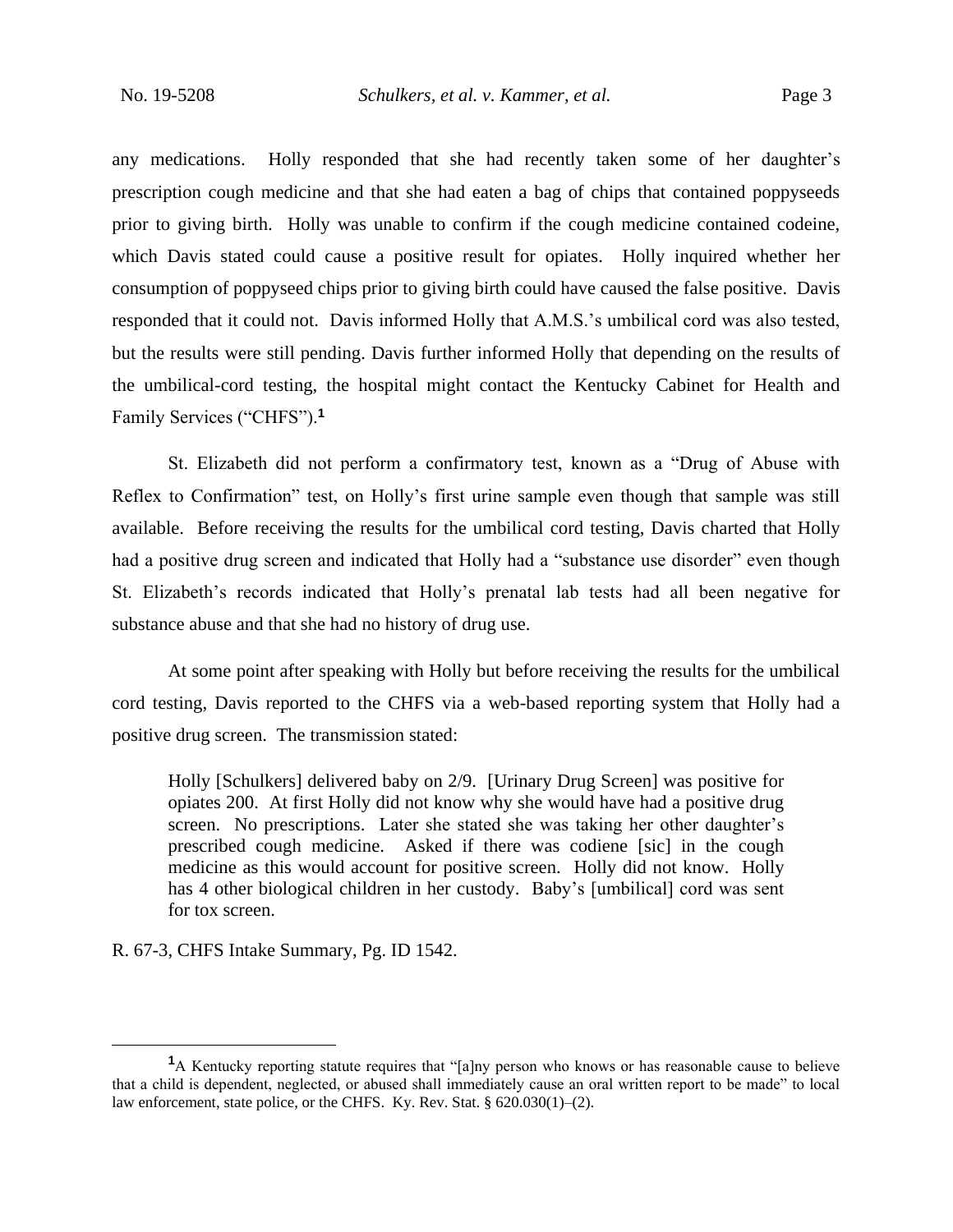The report was received by Bethany Grimes, a centralized intake social worker with the CHFS, who is responsible for determining whether a report meets the CHFS's criteria for opening a case. Grimes understood from the report that Holly was the primary caregiver to five children, including newborn A.M.S. Pursuant to the CHFS's Standards of Practice ("SOPs"), Grimes decided to open a case to investigate abuse or neglect of Holly's children because she thought that the children might be at a "risk of harm." R. 67-3, Grimes Dep., Pg. ID 1556. According to the relevant SOP, a child is at a risk of harm if "the caretaker engages in a pattern of conduct that renders him or her incapable of caring for the immediate and ongoing needs of the child due to incapacity due to alcohol or other drugs."**<sup>2</sup>** *Id.*; *see also* R. 67-7, SOP 2.3, Pg. ID 1624, 1632. The case was assigned to Defendant Allison Campbell, the superviser of Defendants Elizabeth Kammer ("Kammer") and Kara ("Kara").**<sup>3</sup>**

Later that afternoon, Holly and David were informed that A.M.S. could no longer be discharged because hospital policy required staff to observe A.M.S. for seventy-two hours for symptoms of withdrawal. St. Elizabeth permitted Holly to continue breastfeeding A.M.S. during the seventy-two hour observation period.

### **B. The Prevention Plan**

On the evening of that same day (the day of A.M.S.'s birth), two CHFS social workers— Defendants Kammer and Kara—visited Holly in her hospital room. Defendants asked Holly for the names of her other children and where they went to school, and inquired about Holly's "drug abuse." Holly insisted that there was an error with the initial test because she did not use drugs, worked at a childcare center, was her son's basketball coach, and volunteered in a school cafeteria. Kammer asked Holly to submit to another drug test, and Holly agreed. Holly's urine

<sup>&</sup>lt;sup>2</sup>The SOP criteria track Kentucky Revised Statute Section 600.020, which in relevant part defines an "abused or neglected child" as "a child whose health or welfare is harmed or threatened with harm when . . . his or her parent, guardian . . . or other person exercising custodial control or supervision of the child . . . [e]ngages in a pattern of conduct that renders the parent incapable of caring for the immediate and ongoing needs of the child, including but not limited to parental incapacity due to a substance use disorder as defined in KRS 222.005." Ky. Rev. Stat. § 600.020(1)(a)(3). Section 222.005 defines "substance use disorder" as "a cluster of cognitive, behavioral, and physiological symptoms indicating that the individual continues using the substance despite significant substance-related problems." *Id.* § 222.005(12).

**<sup>3</sup>**Kara's surname is unknown. Defendants' Notice of Appeal identifies her as Jane Doe "Kara X."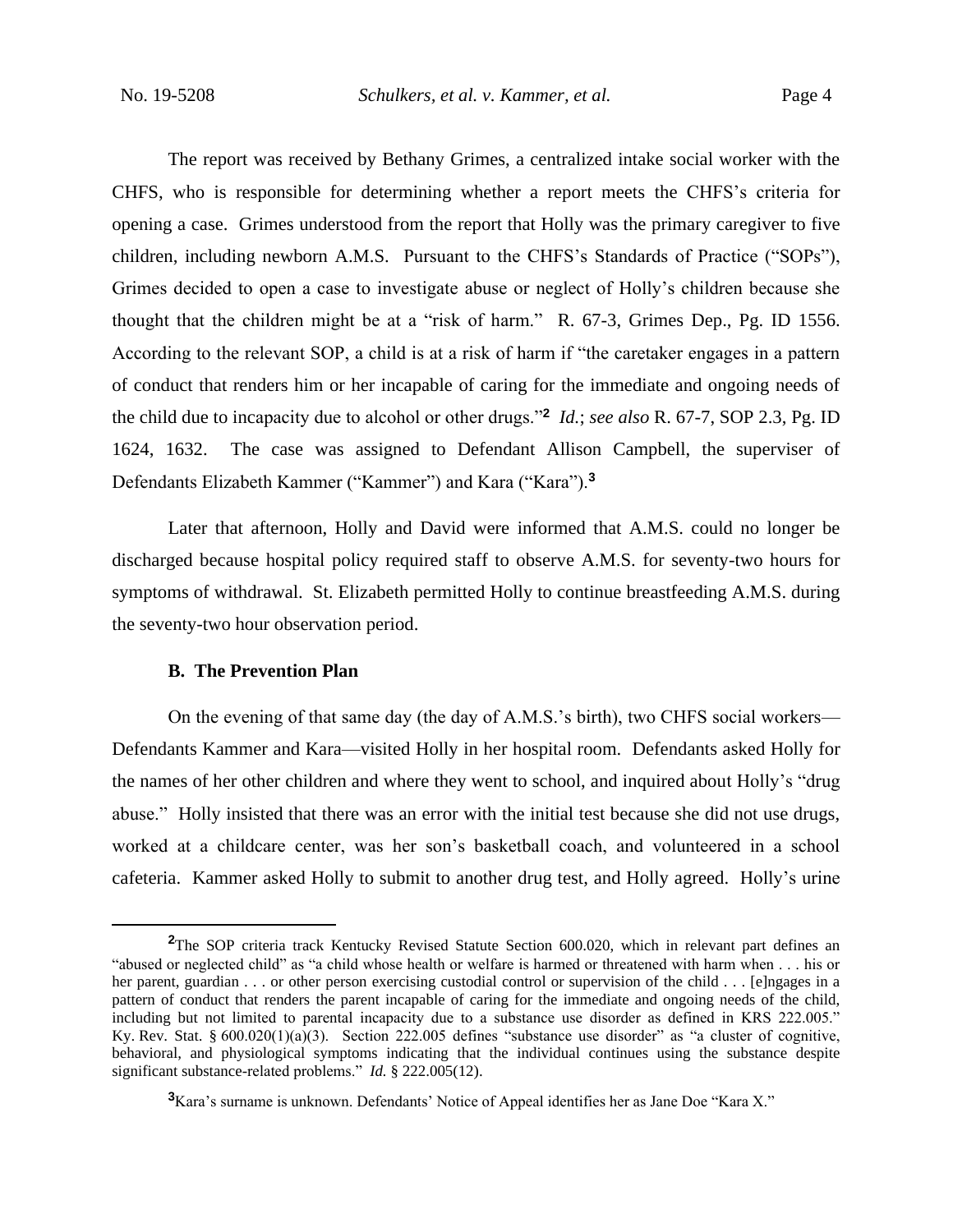was tested for the second time at 7:55 p.m. that evening. The results from the umbilical cord test performed earlier that day were still pending.

At that point, Kammer, who was still in training at the time, called her supervisor, Defendant Allison Campbell. Campbell spoke with Holly and asked her, "[h]ow did the heroin get into your system?" R. 34, Am. Compl., Pg. ID 514. When Holly insisted that the test was a false positive, Campbell told her, "[w]ell, until this gets figured out you are no longer allowed to be around any children without the supervision of approved individuals." *Id.*

After the conversation with Campbell, and while the toxicology results of the umbilical cord test and second urine test were still pending, Kammer presented Holly with a predominately handwritten, single-page document, titled "Prevention Plan." According to Plaintiffs, Kammer explained to Holly that if Holly failed to follow the Prevention Plan's terms, all of the children in her house would be removed from Holly's care "and after that" the CHFS would seek a court order. *Id.* at Pg. ID 514–15. The Plan provided that Holly was required to have "supervised contact with all children by approved supervisors until notified by CHFS." R. 67-9, Prevention Plan, Pg. ID 1659. According to the Plan, "supervision" means that Holly could not be alone with her children and must remain within "eye & earshot" of approved supervisors "at all times (24/7)." *Id.*

Kammer approved David Schulkers (Holly's husband) and Mary Schulkers (Holly's mother-in-law) as supervisors. Kammer informed Holly and David that "if the supervisor steps out of the room, Holly has to follow and if the supervisor has to go to the bathroom Holly has to remove herself until the supervisor returns" and "said [that] if any restrictions were violated the children would 'be removed.'" R. 34, Am. Compl., Pg. ID 515. Stamped at the bottom of the document and in all capital letters, the Prevention Plan stated: "Absent effective preventative services, placement in foster care is the planned arrangement for this child." R. 67-9, Prevention Plan, Pg. ID 1659. However, the CHFS had not planned any arrangement for foster care for A.M.S. Instead, that language is stamped on every prevention plan that the CHFS provides.

Under these conditions, the Schulkers signed the document less than 30 hours after giving birth and under the belief that if they did not agree to the Prevention Plan, all of the children in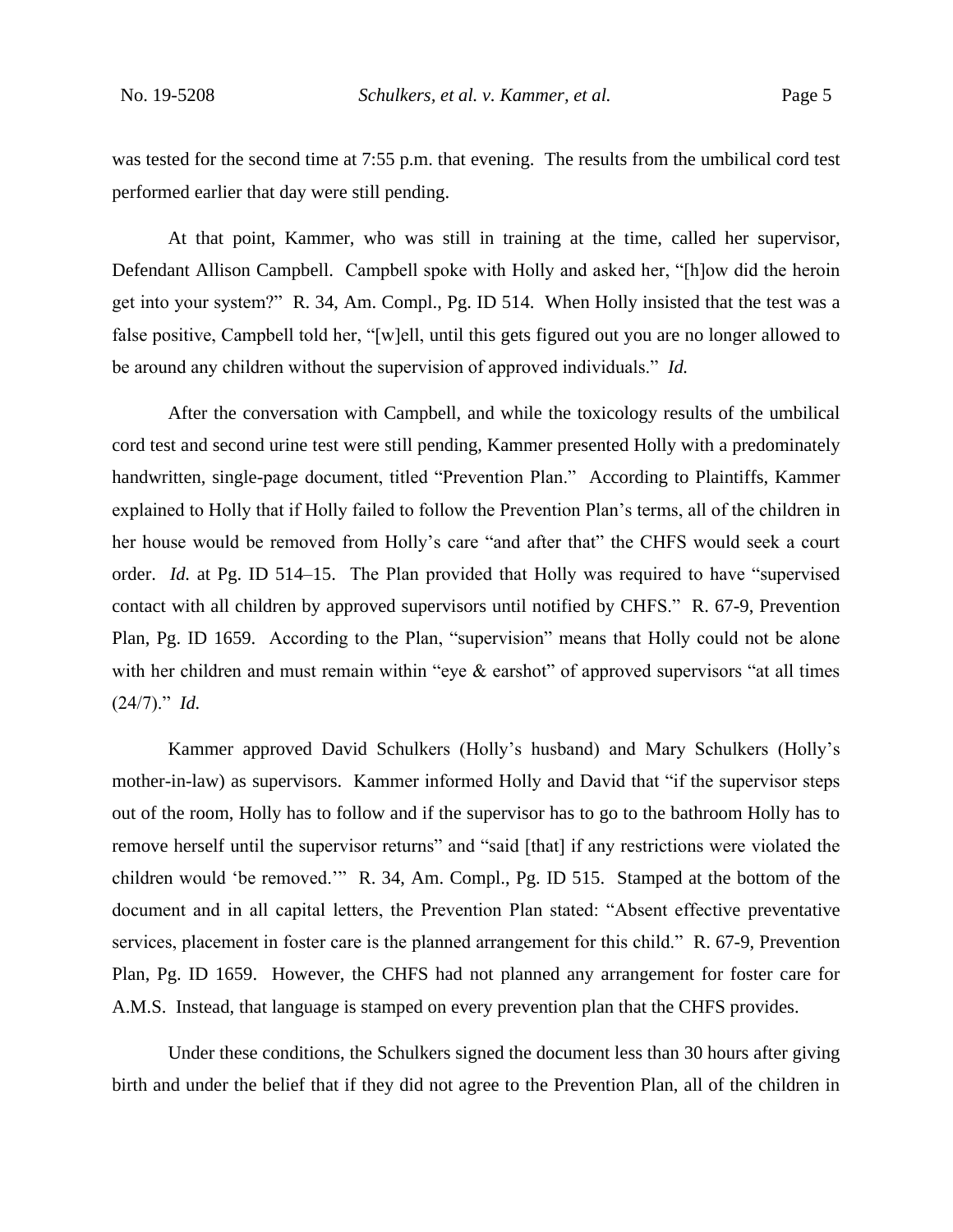their house would be removed from Holly's care "and after that" the CHFS would seek a court order.

At one point, while Kammer and Kara were still in the room, Holly's night nurse questioned the Prevention Plan and reported that A.M.S. was clearly healthy and that the nursing staff and doctors believed that Holly's first urine test was a false positive. The nurse also pointed out that, in the past, other women with open cases were allowed to leave the hospital with their newborns, and that she had seen several situations in which the CHFS would not get involved regarding "presumptive positive" results on expectant mothers until after the results were confirmed with umbilical cord testing. In response to these comments, Kara pulled the night nurse aside in the hallway and said, "[w]e are supposed to be working as a team, why are you pitting them against me?" R. 34, Am. Compl., Pg. ID 515–16.

After Defendants left, Holly's night nurse informed Holly and David that St. Elizabeth uses a lower threshold level for a positive drug test result than required by federal regulations.

### **C. Subsequent Testing Reveals a False Positive**

At 8:00 p.m., the same day that Holly gave birth and approximately two hours after the Schulkers signed the Prevention Plan, Holly's second urine test results came back as "negative" for any illegal substances. Holly's night nurse called Kammer and left a voicemail.

Between 5:00 a.m. and 6:00 a.m. the next day, Dr. James Otrembiak visited Holly's hospital room to check on A.M.S. He told Holly that he had received a phone call from a social worker the day before stating that Holly had tested positive for drugs, and that he had informed the social worker that he believed the test must have been a false positive. He also told Holly that eating poppy seed chips could cause a false positive. He later charted:

AWAITING DISPOSITION FROM SOCIAL SERVICE. NO NOTE IN CHART . . . Mom's repeat drug screen negative. Baby's cord blood drug screen still pending. Mom states she took some cough med prior to delivery. And also had a bag of ... chips with Poppy seeds while in labor. She showed me the bag! []poppy seeds, delsum, are among the Products that can cause a false positive for opiates on drug screen. Planning on discharge tomorrow. Need final disposition for discharge from social service.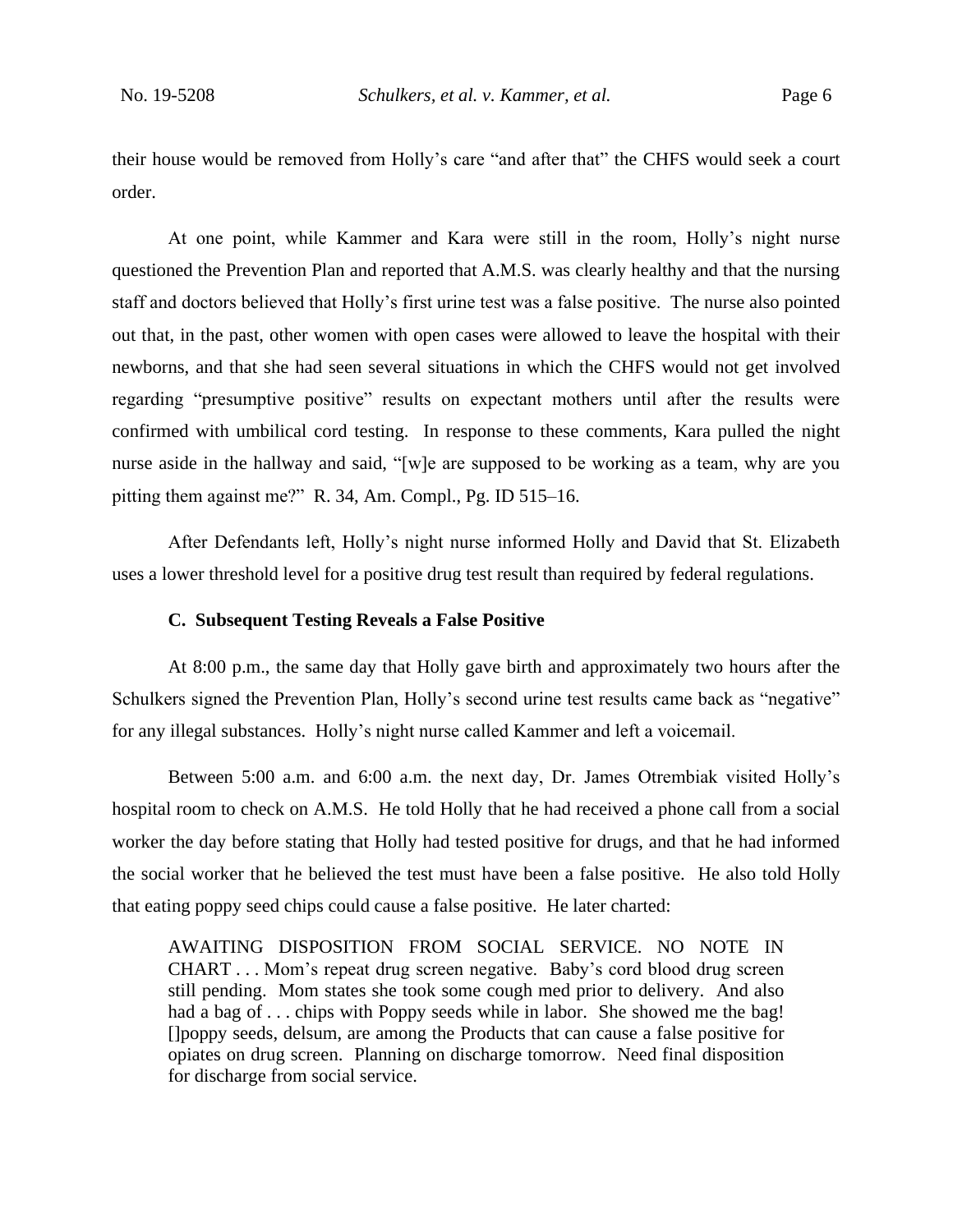R. 21-2, Hospital Record, Pg. ID 303.

At 1:32 p.m. that same day (the day after Holly gave birth to A.M.S.), St. Elizabeth received A.M.S.'s umbilical cord test results, which were also "negative" for any illegal substances. Within twenty minutes, St. Elizabeth e-mailed the negative test results from both Holly's second urine test and A.M.S.'s umbilical cord test to the CHFS. At 3:45 p.m., Kammer confirmed that she had received both of the negative test results.

Thus, Plaintiffs allege that as of 3:45 p.m. on Saturday, February 11, 2017—the day after Holly gave birth to A.M.S.—the CHFS, and specifically Kammer, had actual knowledge that:

a. The medical professionals for Holly and Baby AMS professed Baby AMS was completely healthy and believed that the pre-delivery presumptive positive test result was a false positive, evidenced by the fact Holly was permitted to breast feed immediately after birth and continued through the discharge of Baby AMS.

b. The result of Holly's second (and more specific) 'confirming' urine test was negative for drugs;

c. The result of the umbilical cord test (by far the most accurate and determinative test given) was also negative for drugs.

d. There was no Court Order nor any petition filed with any Court in order to justify further sanctioning or restricting the Plaintiffs.

R. 34, Am. Compl., Pg. ID 517.

Despite knowledge that both tests were negative for drugs, the CHFS approved the discharge of A.M.S. only "under supervision of the father" and "pursuant to the Prevention Plan" requiring supervision. *Id.* at Pg. ID 528. A St. Elizabeth employee received a copy of the Child Protective Services discharge plan, and charted that: "Per CPS plan, [A.M.S.] may discharge to [Holly] under supervision of an approved supervisor. At this time both Mary Schulkers and David Schulkers (spouse) are approved supervisors." R. 21-1, Hospital Record, Pg. ID 335–36. At approximately 11:00 a.m. on February 12, 2017, the Schulkers were permitted to take A.M.S. home under the terms of the Prevention Plan.

On Monday, February 13, 2017, David stayed home from work in order to supervise Holly around the children. At 9:00 that morning, Holly called Kammer to again request to be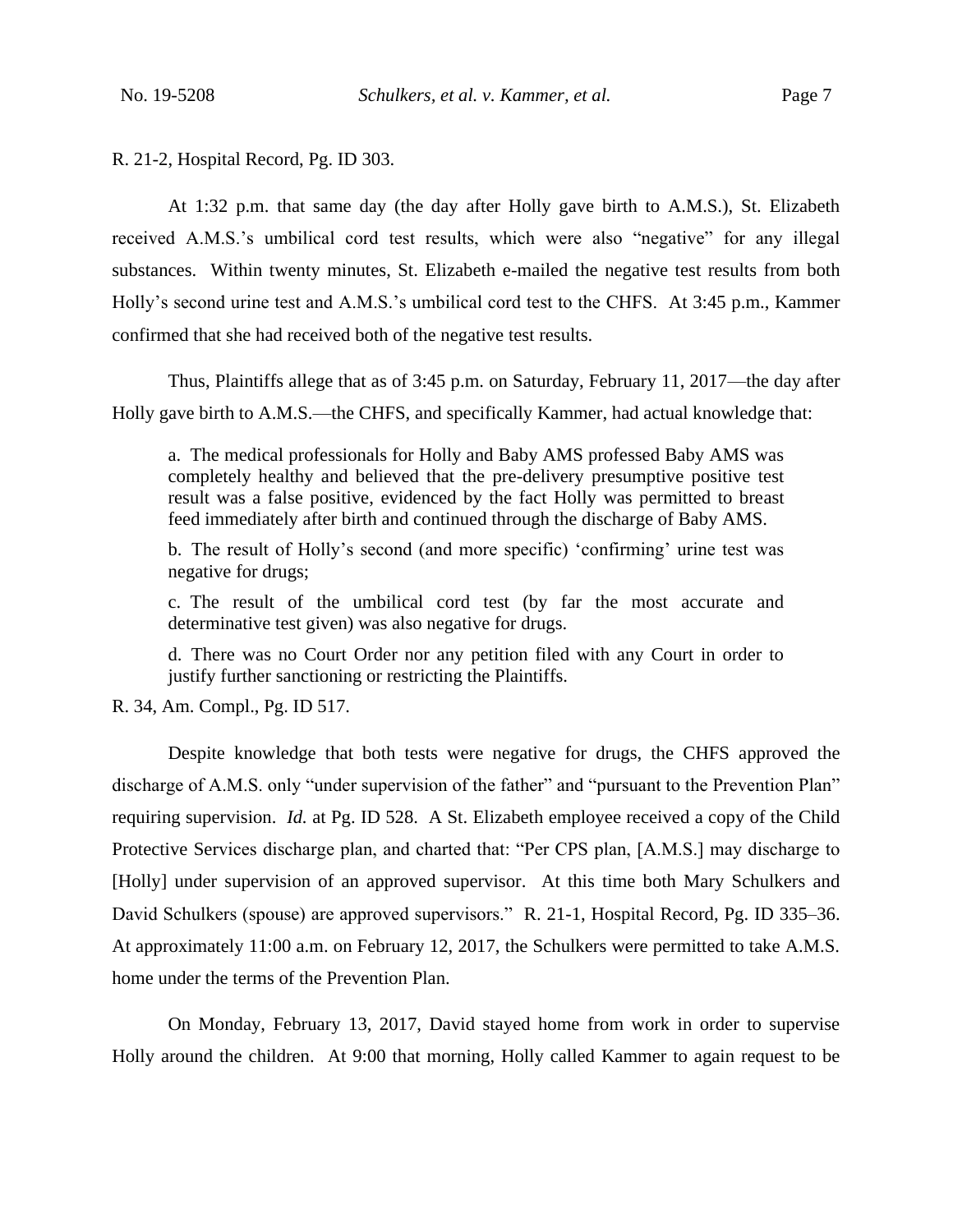released from the Plan. Kammer told Holly that she had to talk to Alison Campbell. Campbell refused to release the Schulkers from the Prevention Plan.

At that point, David and Holly decided to hire an attorney. Holly contacted an attorney who advised her to take a hair follicle drug test.

### **D. The In-School Interviews**

Later that same day, Kammer and another CHFS social worker went to a public elementary school to interview three of the Schulkers' children, B.O.B. (age 8), B.R.B. (age 9), and E.M.S. (age 9), and then went to a public middle school to interview the Schulkers' fourth child, E.E.S. (age 13). Neither Kammer nor the other social worker obtained a warrant to conduct the interviews. Holly and David did not consent to the interviews, and they were unaware that the interviews were being conducted.

At Defendants' behest, the school staff removed each child from their respective classrooms. Beginning with B.R.B., each child was brought into a room with Kammer and the other social worker, and the door was then shut. School personnel were not permitted to stay with the children during the interviews. The interviews lasted approximately thirty minutes, during which time the children were questioned about "mommy using drugs," alcohol use, and whether there was arguing or physical violence in the house. According to Plaintiffs, the children did not believe that they were, nor were they, free to leave the room until they were released by the social workers. Plaintiffs allege that the children returned home that afternoon terrified and crying, stating that they were afraid of being "taken away" and wanted to know if their mother or father was going to jail. This was when Holly and David first learned of the interviews.

### **E. The CHFS Continues to Require the Schulkers to Comply with the Prevention Plan**

On multiple occasions that week, Holly's counsel requested that Campbell or Kammer issue a finding of "unsubstantiated," and close the case against the Schulkers, given the evidence that the initial urine test was a false positive. Each request was denied without explanation.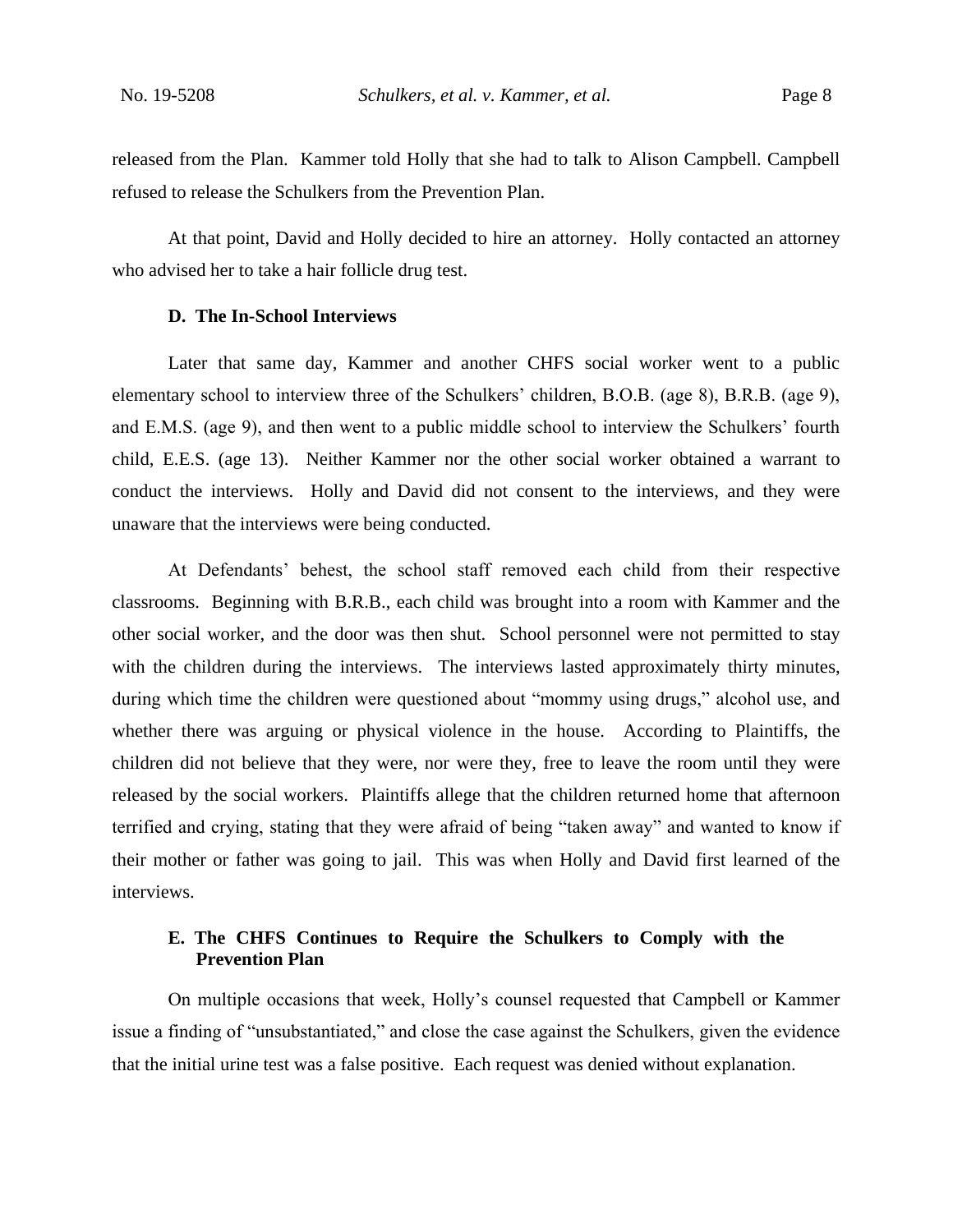On Thursday, February 16, 2017, at her counsel's request, Holly took a hair follicle drug test in order to further negate any allegation of long-term drug use. The results of the hair follicle test were "negative" for any drug use, and Holly e-mailed those results to Campbell and Kammer on February 21, 2017.

Also on February 21, 2017, Holly's counsel e-mailed Campbell, Kammer, and other CHFS staff to notify them that Holly and David would no longer follow the restrictions of the Prevention Plan and that any further action must proceed through a court. Pursuant to the Plan, Holly and Holly's counsel were under the impression that until the Plan was formally lifted, Holly was at risk that the CHFS could remove all of Holly's children from her care.

After receiving Holly's counsel's e-mail, Campbell decided to contact her supervisor, Jessica Brown, for guidance regarding Holly's requests to lift the Prevention Plan. In a phone conversation, Brown told Campbell to lift the Prevention Plan. Later that same day, Brown sent an e-mail to Campbell with instructions to respond to Holly's attorney and to inform her that they "agree that a negative hair follicle test in conjunction with the other information obtained . . . warrant[s] lifting the supervision plan at this time. We will be reaching out to the family to update our prevention plan to reflect this change." R. 67-5, Brown Dep., Pg. ID 1576. However, Campbell did not send that e-mail to Holly's counsel and did not inform the Schulkers that they were no longer under the restrictions of the Prevention Plan.

Over the next six weeks, Holly's counsel and Holly made repeated requests to be released from the Prevention Plan, but the CHFS would not lift the Plan. The Plan remained in effect and the CHFS continued its investigation. At some point during the week of March 17, 2017, Kammer contacted David's ex-wife, the biological mother of E.E.S. and E.M.S., as part of the investigation. On March 29, 2017, the CHFS again expressly refused to close the investigation. According to Plaintiffs, Holly and David "lived in fear the [CHFS] would take their children (as [it] promised to do) for their failure to follow the Prevention Plan" during that time. R. 34, Am. Compl., Pg. ID 521.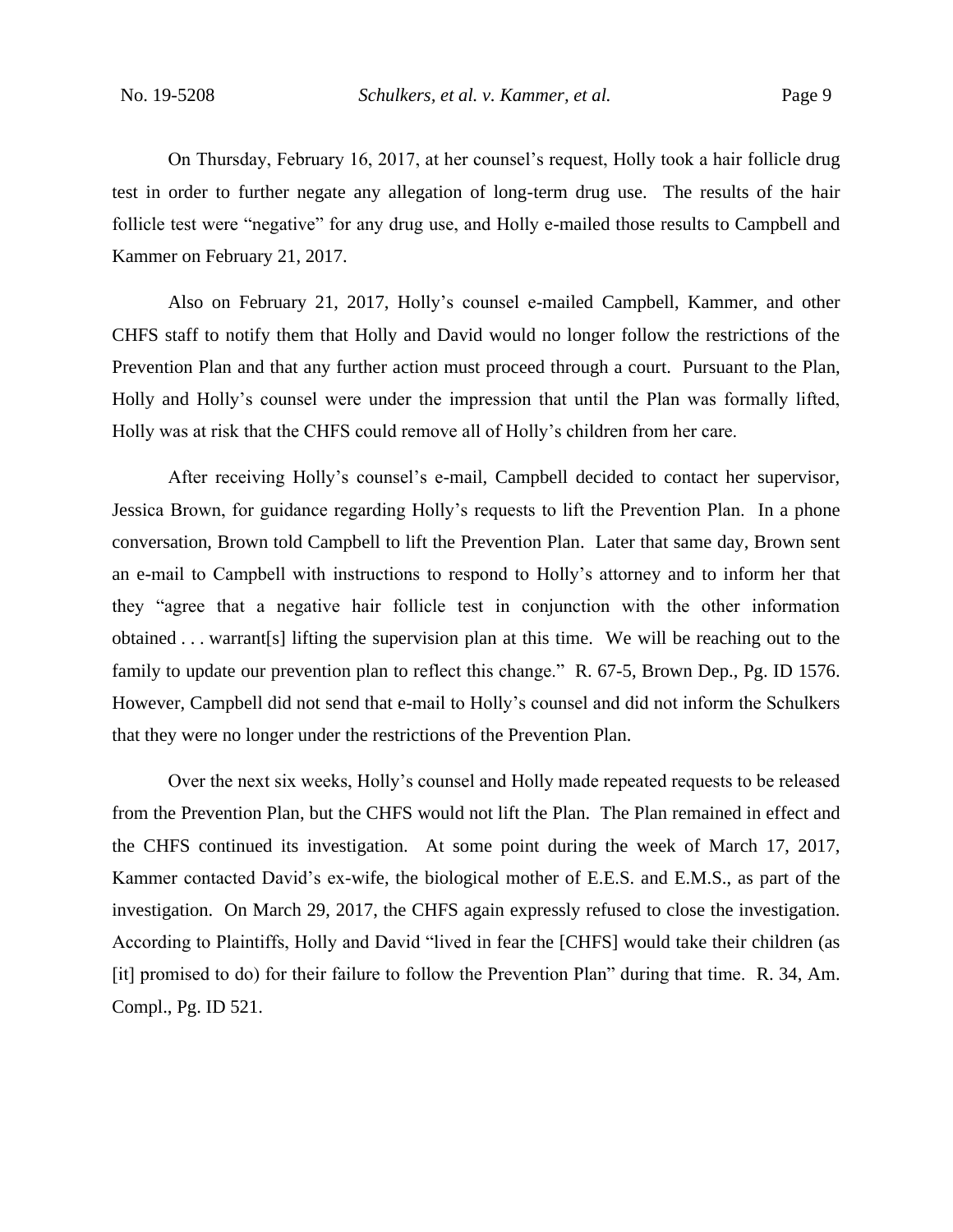Finally, on April 7, 2017—approximately two months after Holly gave birth to A.M.S. the case was labeled "unsubstantiated." On April 10, 2017, the CHFS notified Holly by letter that the case had been "unsubstantiated," meaning that the Prevention Plan was terminated.

### **PROCEDURAL HISTORY**

Plaintiffs initiated this 42 U.S.C. § 1983 lawsuit in May 2017. Plaintiffs filed a Second Amended Complaint in October 2017, which is the operative complaint in this case. Plaintiffs allege that Defendants Campbell and Kammer violated B.O.B., B.R.B., E.E.S., and E.M.S.'s rights to be free from unreasonable seizures under the Fourth Amendment by subjecting them to the in-school interviews conducted on February 13, 2017. Plaintiffs further allege that Defendants Campbell, Kammer, and Kara violated their Fourteenth Amendment rights to substantive and procedural due process by imposing the Prevention Plan's supervision restrictions on their family without any procedural protections, even after there was no reasonable suspicion of abuse or neglect. Plaintiffs allege that Defendants' actions were taken in bad faith and for the purpose of obtaining federal reimbursement funds pursuant to Title IV-E, 42 U.S.C. § 672 *et seq.***<sup>4</sup>**

After limited discovery, Defendants moved to dismiss Plaintiffs' complaint or in the alternative moved for summary judgment, arguing *inter alia* that Defendants are entitled to qualified immunity. The district court denied summary judgment on February 8, 2019, rejecting Defendants' qualified-immunity defense to Plaintiffs' Fourth and Fourteenth Amendment claims. The district court found that the children had a clearly established Fourth Amendment right to be free from unreasonable seizures, which was violated when Defendants conducted the warrantless, in-school interviews. Further, the district court found that Plaintiffs had a clearly established substantive due process right to family integrity and that Plaintiffs produced sufficient evidence to create a genuine dispute as to whether Defendants violated that right. Lastly, the district court found that Plaintiffs had a clearly established right to procedural due

**<sup>4</sup>**According to Plaintiffs, Title IV-E allows states to receive reimbursement for costs related to a child abuse investigation on behalf of a child who is receiving services within their home so long as there is a defined "prevention plan" in place under which foster care is the planned arrangement for the child. *See* R. 34, Am. Compl., Pg. ID 522. Plaintiffs allege that "the Title IV-E funds motivated the initiation, continuing investigation, and Campbell, Kammer, and the Cabinet's refusal to terminate the investigation." *Id.*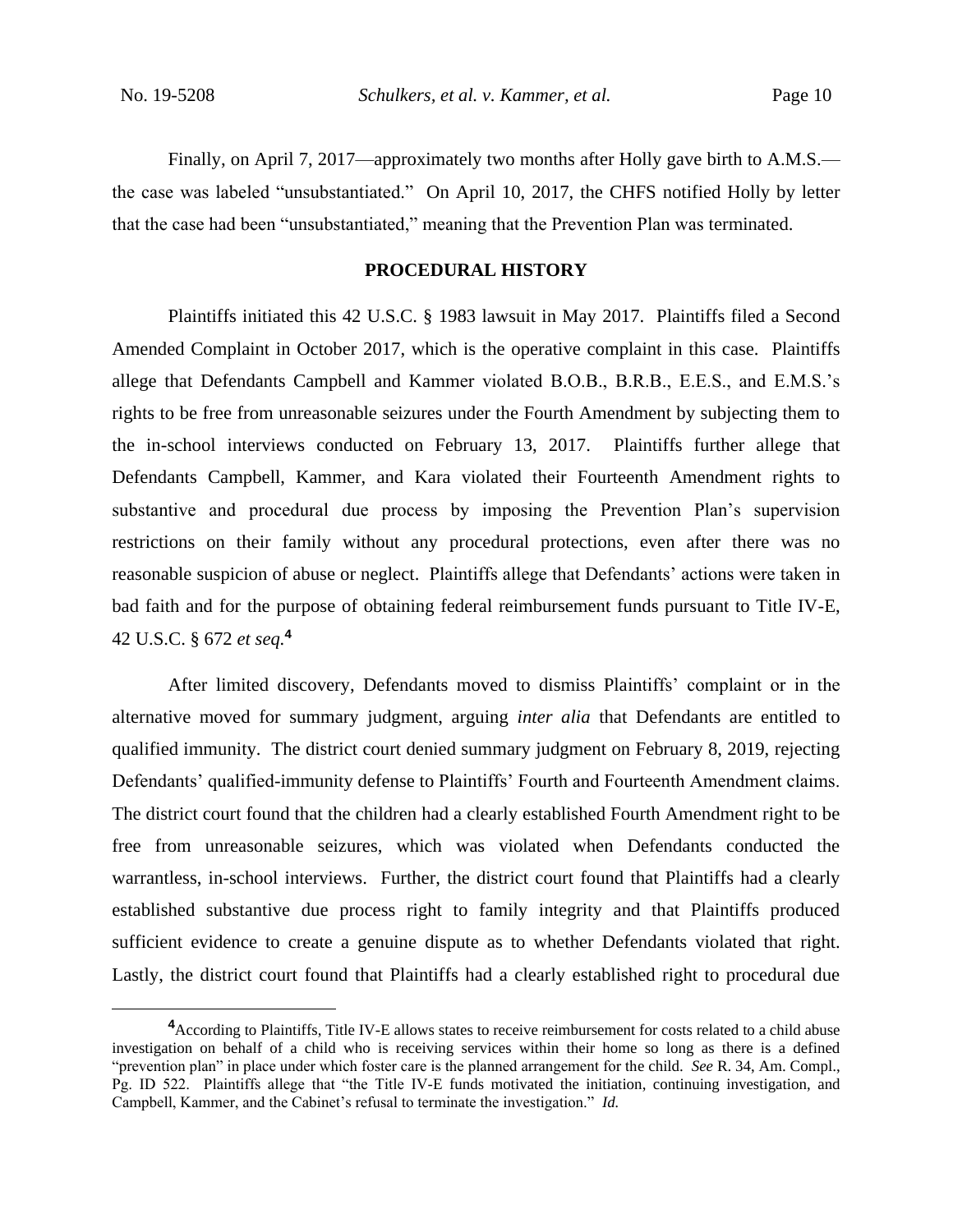process before Defendants could constrain Holly's contact with her children without a finding that she was unfit as a parent, which was violated in this case.

Defendants now appeal the district court's denial of qualified immunity.

### **DISCUSSION**

### **I. Standard of Review**

This Court reviews a district court's denial of a defendant's motion for summary judgment on qualified immunity grounds *de novo*. *Rafferty v. Trumbull County*, 915 F.3d 1087, 1093 (6th Cir. 2019). "A defendant enjoys qualified immunity on summary judgment unless the facts alleged and the evidence produced, when viewed in the light most favorable to the plaintiff, would permit a reasonable juror to find that: (1) the defendant violated a constitutional right; and (2) the right was clearly established." *Kovacic v. Cuyahoga Cty. Dep't of Children & Family Servs.*, 724 F.3d 687, 695 (6th Cir. 2013) (quoting *Morrison v. Bd. of Trs.*, 583 F.3d 394, 400 (6th Cir. 2009)); *accord Ashcroft v. al-Kidd*, 563 U.S. 731, 735 (2011). This Court has discretion to choose which prong of the qualified immunity inquiry to consider first. *See, e.g.*, *Pearson v. Callahan*, 555 U.S. 223, 236 (2009). If the court finds that the plaintiff's right was not clearly established at the time of the defendant's conduct, the court does not need to determine whether the alleged conduct was in fact unconstitutional. *See id.* at 236–43.

A right is clearly established for purposes of overcoming the qualified immunity defense when existing precedent has "placed the statutory or constitutional question beyond debate." *White v. Pauly*, 137 S. Ct. 548, 551 (2017) (quoting *Mullenix v. Luna*, 136 S. Ct. 305, 308 (2015)). The purpose of qualified immunity is to "give[] government officials breathing room to make reasonable but mistaken judgments" by "protect [ing] all but the plainly incompetent or those who knowingly violate the law." *City & County of San Francisco v. Sheehan*, 135 S. Ct. 1765, 1774 (2015) (alteration in original) (quoting *al-Kidd*, 563 U.S. at 743). "As the Supreme Court has explained, '[q]ualified immunity balances two important interests—the need to hold public officials accountable when they exercise power irresponsibly and the need to shield officials from harassment, distraction, and liability when they perform their duties reasonably.'" *Rafferty*, 915 F.3d at 1093 (alteration in original) (quoting *Pearson*, 555 U.S. at 231). Thus, the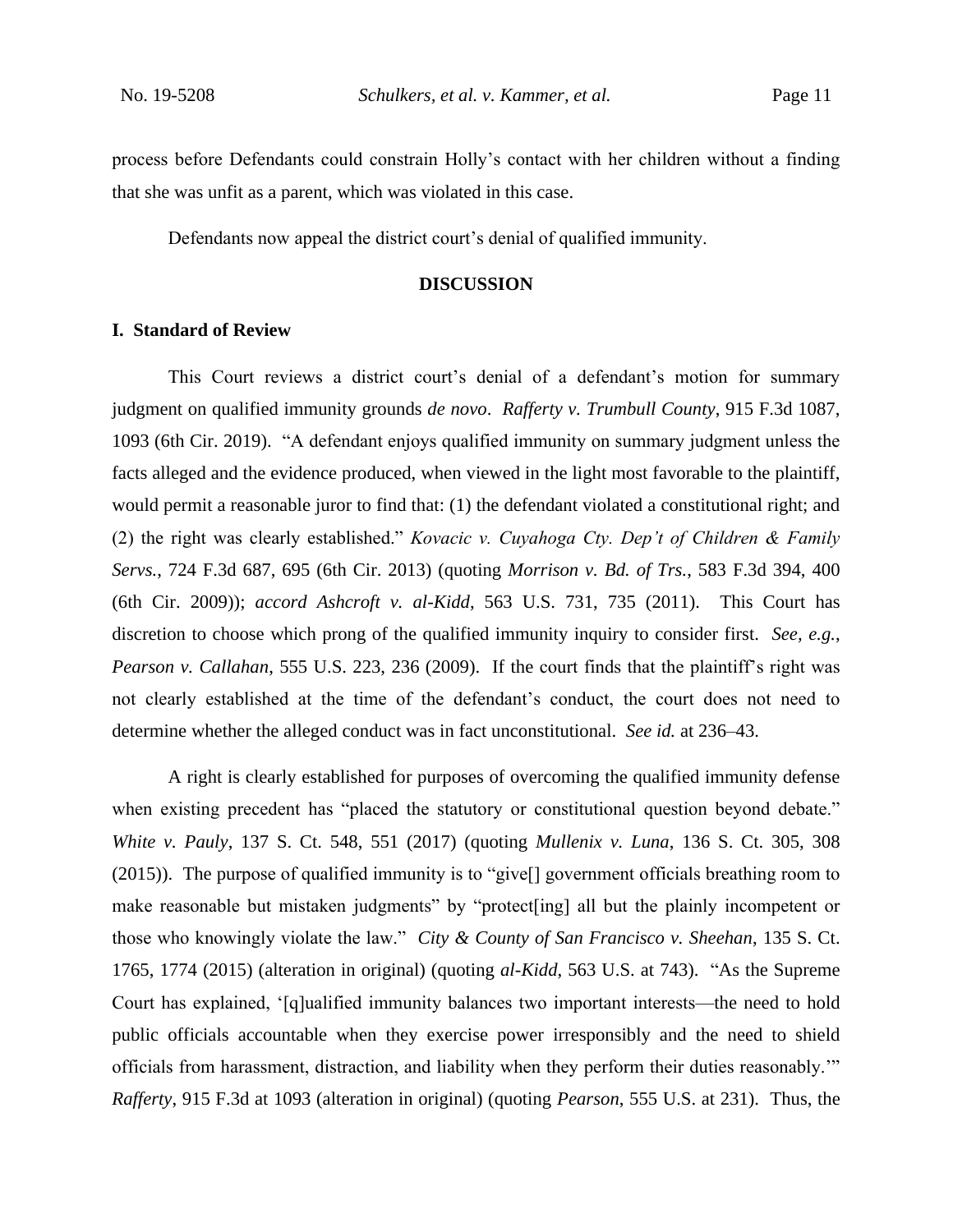Supreme Court has recently reiterated that an official "cannot be said to have violated a clearly established right unless the right's contours were sufficiently definite that any reasonable official in the defendant's shoes would have understood that he was violating it." *Kisela v. Hughes*, 138 S. Ct. 1148, 1153 (2018) (quoting *Plumhoff v. Rickard*, 572 U.S. 765, 778–79 (2014)). "Notice to officials is paramount; 'the salient question' in evaluating the clearly established prong is whether officials had 'fair warning' that their conduct was unconstitutional." *Guertin v. State*, 912 F.3d 907, 932 (6th Cir. 2019) (quoting *Hope v. Pelzer*, 536 U.S. 730, 741 (2002)).

The plaintiff bears the burden of showing that an officer is not entitled to qualified immunity. *Rafferty*, 915 F.3d at 1093. When determining whether defendants are entitled to qualified immunity, "we do not lump together each of the relevant government actors. Rather, we assess each actor's liability on an individual basis." *Jones v. City of Elyria*, 947 F.3d 905, 913 (6th Cir. 2020).

### **II. Plaintiffs' Fourth Amendment Claims**

"The Fourth Amendment protects against unreasonable searches and seizures." *Andrews v. Hickman County*, 700 F.3d 845, 854 (6th Cir. 2012). This Court has held that the Fourth Amendment's warrant requirement governs social workers just like any other government official. *See, e.g.*, *id.* at 859 ("[A] social worker, like other state officers, is governed by the Fourth Amendment's warrant requirement."); *accord Kovacic*, 724 F.3d at 695. And children are entitled to the Fourth Amendment's protections even when they are away from home and attending public school. *See, e.g.*, *Safford Unified Sch. Dist. No. 1 v. Redding*, 557 U.S. 364, 370–71 (2009); *New Jersey v. T.L.O.*, 469 U.S. 325, 334 (1985).

Pursuant to these principles, Plaintiffs B.O.B., B.R.B., E.M.S., and E.E.S., through their Next Friend, argue that Kammer (acting at the behest of Campbell) violated their Fourth Amendment rights by seizing them from their public-school classrooms and interviewing them without reasonable suspicion, a warrant, or consent. In response, Defendants argue that they are entitled to qualified immunity because it was not clearly established that social workers are bound by the Fourth Amendment when conducting in-school interviews pursuant to a child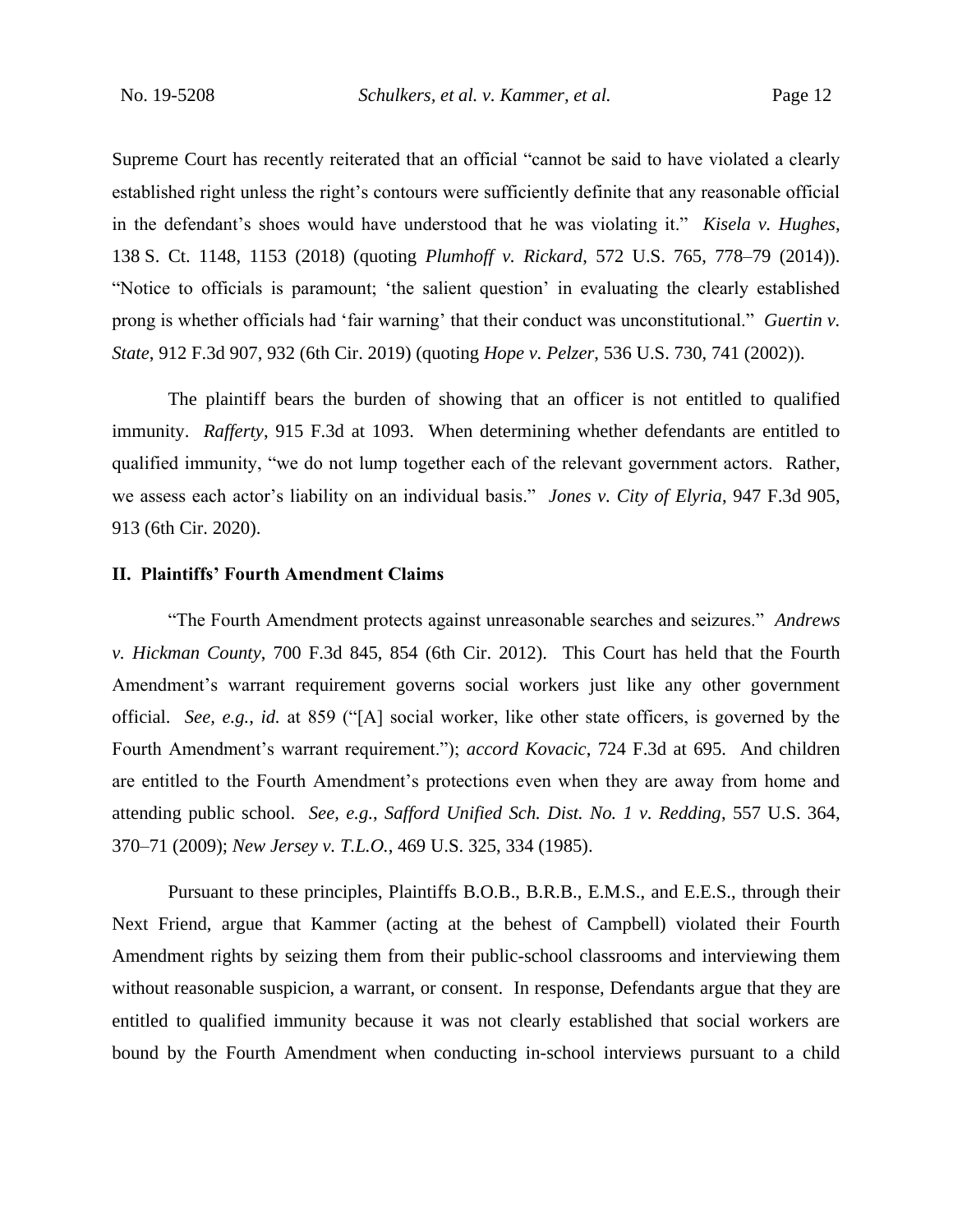abuse investigation. They point out that neither the Supreme Court nor this Court has ever held that analogous conduct by a social worker violates the Fourth Amendment.

For the reasons that follow, we find that Plaintiffs did not have a clearly established Fourth Amendment right to be free from warrantless, in-school interviews by social workers investigating child abuse at the relevant time. This is because our precedent is unclear about the role of the Fourth Amendment in the specific factual circumstances alleged here, *i.e.*, when social workers perform an in-school interview of a child pursuant to an abuse investigation. However, we also exercise our discretion to consider the second prong of the qualified immunity inquiry and conclude that Defendants' alleged conduct in this case was unconstitutional. *See Pearson*, 555 U.S. at 236. We hold that, at a minimum, social workers investigating child abuse must have "some definite and articulable evidence giving rise to a reasonable suspicion that a child has been abused or is in imminent danger of abuse" before seizing a child from his or her school classroom without a warrant and when no other exception to the warrant requirement applies. *Doe v. Heck*, 327 F.3d 492, 515 (7th Cir. 2003) (quoting *Brokaw v. Mercer County*, 235 F.3d 1000, 1019 (7th Cir. 2000)).

### **A. Clearly Established Right**

We first consider whether Plaintiffs' right was clearly established at the time of Defendants' conduct. In answering that question, "we look first to decisions of the Supreme Court, then to our own decisions and those of other courts within the circuit, and then to decisions of other Courts of Appeal." *Andrews*, 700 F.3d at 853.

The Supreme Court has never held that a social worker's warrantless in-school interview of a child pursuant to a child abuse investigation violates the Fourth Amendment. In 2011, the Supreme Court granted certiorari on this issue but its opinion did not reach the merits of the issue due to mootness. *See Camreta v. Greene*, 563 U.S. 692, 713–14 (2011). In *Camreta*, a panel of the Ninth Circuit had found that a child protection agency's decision to seize and interrogate a child at school without a warrant violated the Fourth Amendment. *Greene v. Camreta*, 588 F.3d 1011, 1030 (9th Cir. 2009), *vacated in part*, 563 U.S. 692 (2011), *and vacated in part*, 661 F.3d 1201 (9th Cir. 2011). However, the Ninth Circuit granted the defendant social worker qualified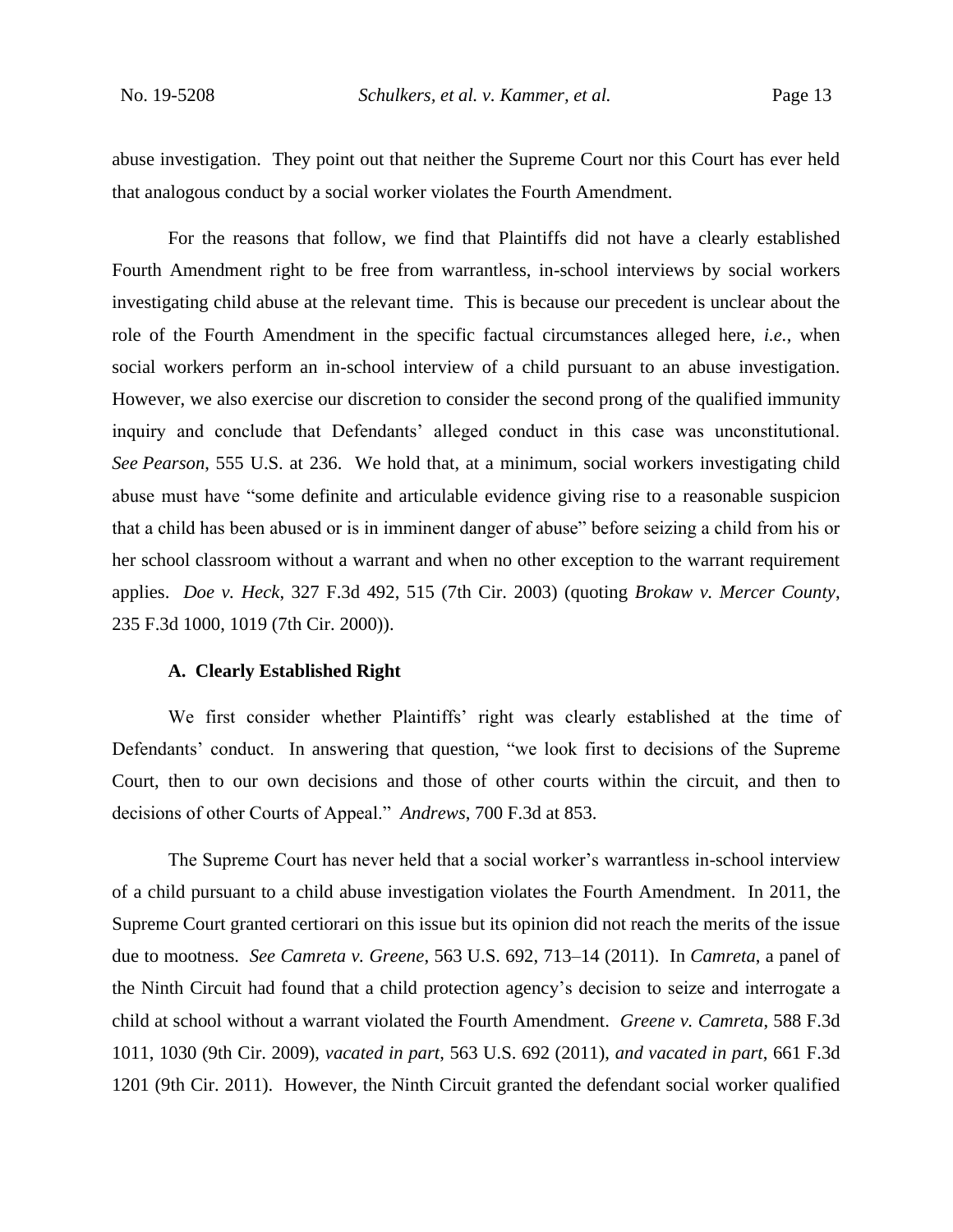immunity because it found that its "precedent did not clearly establish that the in-school seizure of a student suspected of being the victim of child sexual abuse can be subject to traditional Fourth Amendment protections." *Id.* at 1033. Putting to rest a common defense in schoolinterview cases—one that Defendants assert here—the Ninth Circuit "hasten[ed] to note that government officials investigating allegations of child abuse should cease operating on the assumption that a 'special need' automatically justifies dispensing with traditional Fourth Amendment protections in this context." *Id.* Instead, the Ninth Circuit held that "traditional Fourth Amendment requirements" apply to social workers' in-school interviews of children. *Id.* at 1026.

In its decision vacating that portion of the Ninth Circuit's opinion, the Supreme Court found that "the happenstance of [the student's] moving across country and becoming an adult . . . has frustrated [the defendant's] ability to challenge the Court of Appeals' ruling that he must obtain a warrant before interviewing a suspected child abuse victim at school." *Camreta*, 563 U.S. at 713–14. On remand, the Ninth Circuit vacated the section of its prior opinion addressing the Fourth Amendment issue. *Greene*, 661 F.3d at 1201.

Following the vacatur for mootness in *Camreta*, the Supreme Court has not since addressed whether the Fourth Amendment governs a social worker's warrantless in-school interview of a child pursuant to an abuse investigation. This Court has considered the issue in only one prior case.

In *Barber v. Miller*, 809 F.3d 840 (6th Cir. 2015), we held that a child's right to avoid warrantless, in-school interviews by social workers on suspicion of child abuse was not clearly established in 2011. *Id.* at 845. In that case, one of Barber's family members reported to the state child protective services agency that Barber was neglecting his son. *Id.* at 842. In response to the report, a state social worker interviewed Barber's son at school without a warrant or consent. *Id.* The social worker also interviewed Barber at his home. *Id.* at 843. Approximately one week later, the social worker again interviewed Barber's son at school without a warrant or consent. *Id.* Based on the in-school interviews, the social worker petitioned for a court order to place Barber's son in protective custody. *Id.* The court issued the order but returned custody to Barber two days later following a hearing. *Id.* Barber then sued the social worker on behalf of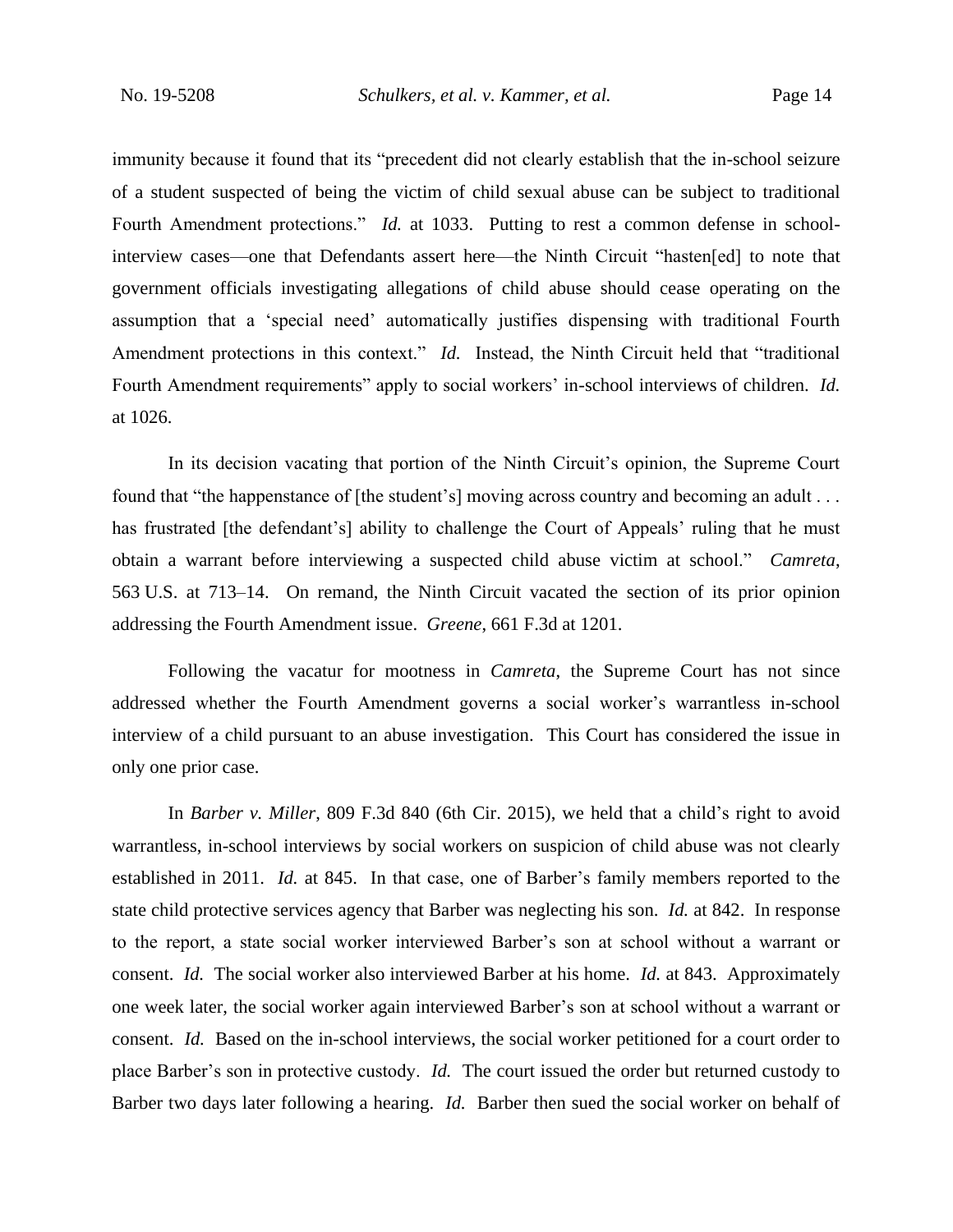his son, arguing that the warrantless in-school interviews violated his son's Fourth Amendment rights. *Id.*

This Court upheld the district court's grant of qualified immunity to the social worker because we found that the child did not have a clearly established Fourth Amendment right "to avoid warrantless, in-school interviews by social workers on suspicion of child abuse" as of 2011. *Id.* at 845. Because we granted qualified immunity to the social worker on the ground that the law was not clearly established, we did not reach the question of whether the social worker's warrantless in-school interviews of the child were in fact unconstitutional. *See id.* at 845–47.

However, we did consider Barber's argument that the warrantless, in-school interviews contravened the holdings of two of our cases decided after 2011: *Kovacic v. Cuyahoga County Department of Children & Family Services*, 724 F.3d 687 (6th Cir. 2013), and *Andrews v. Hickman County*, 700 F.3d 845 (6th Cir. 2012). Distinguishing those cases on the basis that they involved seizures of a child within the home, we held that neither *Kovacic* nor *Andrews* governs a social worker's warrantless interview of a child that takes place in the school. *See Barber*, 809 F.3d at 845–47. We stated that "[i]nasmuch as both decisions turned on the greater constitutional concerns surrounding government intrusion into a citizen's home . . . they offer [the plaintiff] little support in arguing that the *in-school* interviews violated [his] clearly established Fourth Amendment rights." *Id.* at 846 (citing *Kovacic*, 724 F.3d at 698–99; *Andrews*, 700 F.3d at 856, 859). Thus, we found that the plaintiff-child fell short "of demonstrating that [his] Fourth Amendment rights in the context of warrantless, in-school interviews by social workers on suspicion of child abuse were clearly established in our circuit at the time of the interviews." *Id.* at 847.

Following *Barber*, this Court has not had another occasion to consider the constitutionality of in-school interviews like the one at issue here. Therefore, we can find no reason to depart from *Barber*'s holding that the law surrounding in-school interviews by social workers is not clearly established in this circuit. Plaintiffs' argument that *Andrews* and *Kovacic*  supply the requisite clearly established law to overcome Defendants' qualified immunity defense is unavailing because this Court in *Barber* held that those cases do not govern a social worker's conduct in the school setting. *See id.* at 846–47. By distinguishing *Andrews* and *Kovacic* on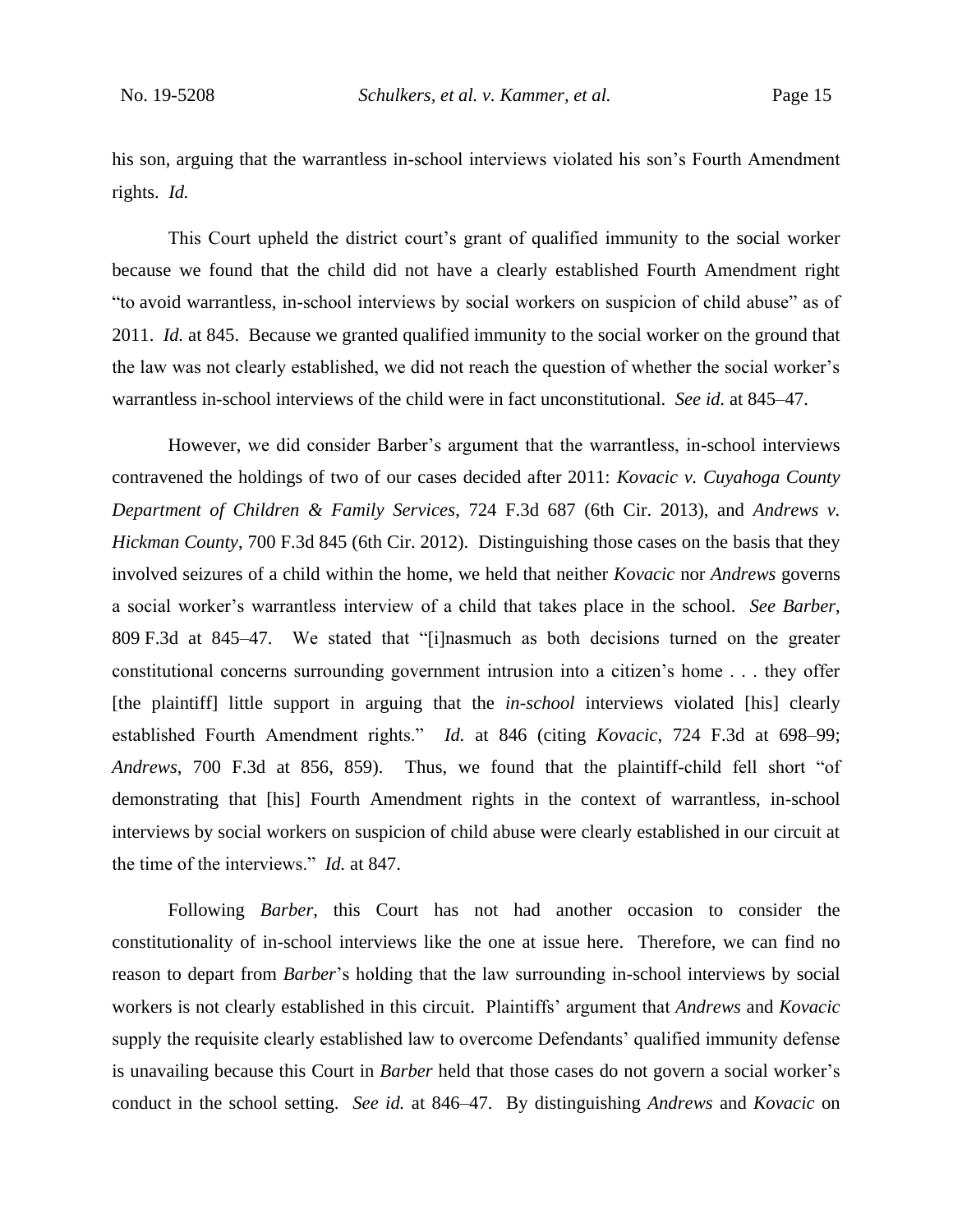their facts, *Barber* suggested that the Fourth Amendment could proscribe different conduct in the home versus the school setting for purposes of child abuse investigations. Moreover, *Barber* did not define what conduct, if any, the Fourth Amendment proscribes in the school setting because it declined to reach the merits of the underlying constitutional claim. Therefore, we find that a reasonable social worker in Defendants' position would not have known that Plaintiffs had a Fourth Amendment right to be free from the in-school interviews that occurred. *Cf. United States v. Lanier*, 520 U.S. 259, 271 (1997) (explaining that "[i]n some circumstances, as when an earlier case expressly leaves open whether a general rule applies to the particular type of conduct at issue, a very high degree of prior factual particularity may be necessary" in order to show that a right was clearly established). Defendants Kammer and Campbell are entitled to qualified immunity on this claim.

### **B. Constitutional Violation**

Because we find that the district court should have granted summary judgment in favor of Defendants Kammer and Campbell on Plaintiffs' Fourth Amendment claim, we do not need to decide whether their conduct was in fact unconstitutional. *See, e.g.*, *Pearson*, 555 U.S. at 236. However, after carefully considering the Supreme Court's guidance on when a court of appeals should exercise its discretion to reach the underlying constitutional question in a qualified immunity case, we decide to reach that question now in order to "promote[] the development of constitutional precedent," *id.*, and "promote[] clarity in the legal standards for official conduct, to the benefit of both the officers and the general public," *Wilson v. Layne*, 526 U.S. 603, 609 (1999). *See also, e.g.*, *Plumhoff*, 572 U.S. at 774 (exercising the Court's discretion to resolve the underlying constitutional claim in order to develop constitutional precedent in an area in which the qualified immunity defense is typically available to defendants). For the reasons that follow, we hold that under Plaintiffs' version of the facts, Kammer and Campbell violated the plaintiff children's Fourth Amendment rights by seizing them from their classrooms without a warrant and without any reasonable suspicion of child abuse or neglect.

The threshold question to determine if Plaintiffs' Fourth Amendment rights were violated is whether Plaintiffs were "seized" within the meaning of the Fourth Amendment. "A seizure occurs when, 'in view of all the circumstances surrounding the incident, a reasonable person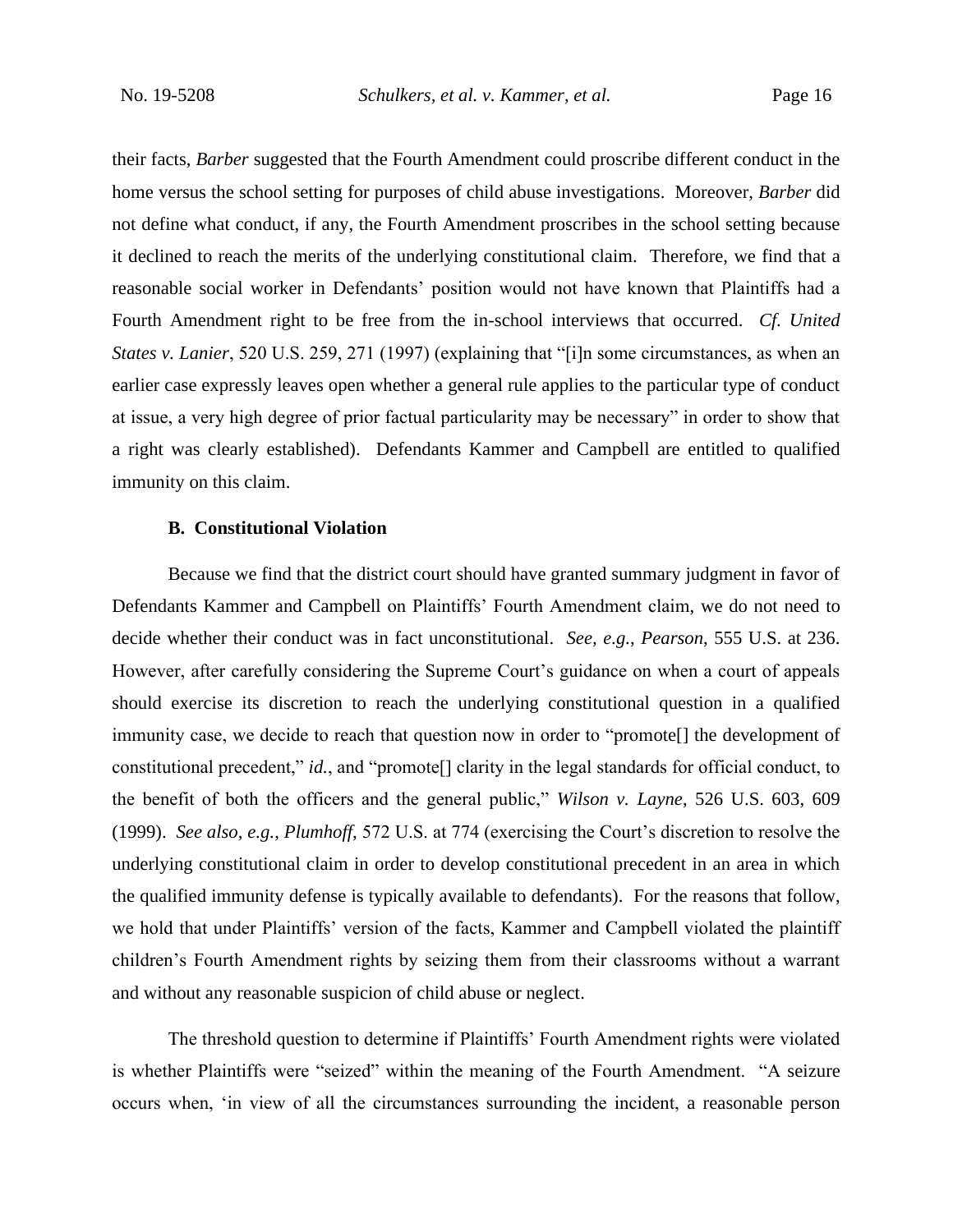would have believed he was not free to leave.'" *O'Malley v. City of Flint*, 652 F.3d 662, 668 (6th Cir. 2011) (quoting *United States v. Mendenhall,* 446 U.S. 544, 554 (1980)). Courts generally should take into account the plaintiff's age when determining if a reasonable person would have felt free to leave. *E.g.*, *Jones v. Hunt*, 410 F.3d 1221, 1226 (10th Cir. 2005); *Heck*, 327 F.3d at 510. In the present case, Defendants do not argue that Plaintiffs were not seized within the meaning of the Fourth Amendment, and for good reason.

Plaintiffs allege that per Campbell's instructions, Kammer and another CHFS social worker went to a public elementary school to interview three of the Schulkers' children, B.O.B. (age 8), B.R.B. (age 9), and E.M.S. (age 9), and then went to a public middle school to interview the Schulkers' fourth child, E.E.S. (age 13). The social workers did not obtain a warrant or parental consent to conduct the interviews. At the social workers' behest, the school staff removed each child from his or her classrooms, and each child was brought into a room with Kammer and the other social worker where the door was then shut. School personnel were not permitted to stay with the children during the interview and each interview lasted approximately thirty minutes, during which time the children were questioned about "mommy using drugs," alcohol use, and whether there was arguing or physical violence in the house. These facts, which Defendants have not rebutted, clearly demonstrate a genuine factual dispute as to whether a reasonable child in Plaintiffs' position would have felt free to leave the interview. *See Matsushita Elec. Indus. Co., Ltd. v. Zenith Radio Corp.*, 475 U.S. 574, 587 (1986) (when evaluating a motion for summary judgment, a court must view the evidence in the light most favorable to the non-moving party).

Having determined that Plaintiffs were seized within the meaning of the Fourth Amendment, the next question is whether the seizures were reasonable. In general, a search or seizure must be supported by probable cause in order to comply with the Fourth Amendment. *E.g.*, *T.L.O.*, 469 U.S. at 340. However, there are several exceptions to the probable cause requirement, including consent, exigent circumstances, and in some instances, "when 'special needs, beyond the normal need for law enforcement, make the warrant and probable-cause requirement impracticable.'" *Griffin v. Wisconsin*, 483 U.S. 868, 873 (1987) (quoting *T.L.O.*, 469 U.S. at 351 (Blackmun, J., concurring in judgment)). Thus, in *New Jersey v. T.L.O.*, the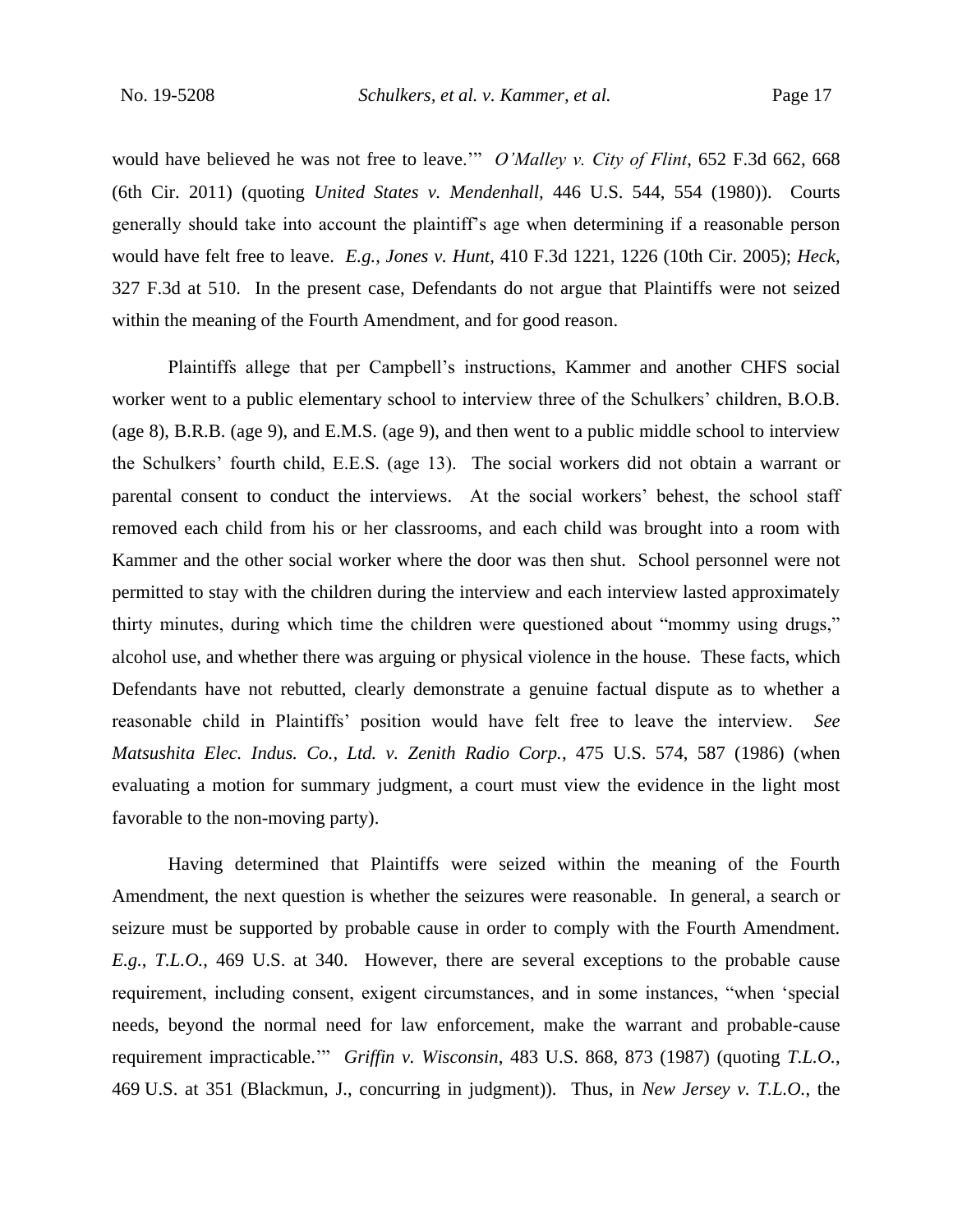Supreme Court held that "the accommodation of the privacy interests of schoolchildren with the substantial need of teachers and administrators for freedom to maintain order in the schools does not require strict adherence to the requirement that searches be based on probable cause to believe that the subject of the search has violated or is violating the law." 469 U.S. at 341. Instead, the Court held that "the legality of a search of a student should depend simply on the reasonableness, under all the circumstances, of the search." *Id.* Where the special needs doctrine applies, a court must determine the reasonableness of the search or seizure pursuant to the modified reasonableness inquiry of *Terry v. Ohio*, 392 U.S. 1, 20 (1968). *See T.L.O.*, 469 U.S. at 341. Under this inquiry, a court should first determine "whether the . . . action was justified at its inception," and second, the court should determine whether the search or seizure "was reasonably related in scope to the circumstances which justified the interference in the first place." *Id.* at 341–42 (alteration in original) (quoting *Terry*, 392 U.S. at 20).

There is some disagreement in the circuits regarding whether the special needs exception applies to a social worker's in-school interview of a child pursuant to a child abuse investigation, and this Court has not yet spoken to the issue. As discussed above, in a decision that has since been vacated, the Ninth Circuit held that the Fourth Amendment's traditional probable cause standard applies to a social worker's seizure of a child from school pursuant to a child abuse investigation. *See Greene*, 588 F.3d at 1030. Other circuits have indicated that the lesser, modified reasonableness standard of *New Jersey v. T.L.O.* may govern a social worker's seizure of a child from a public school pursuant to an abuse investigation. *See Heck*, 327 F.3d at 513–14 (applying the probable cause standard to evaluate the reasonableness of a social worker's seizure of a child from a private school, but noting that a modified reasonableness standard may apply to seizures on public school grounds). In *Jones v. Hunt*, the Tenth Circuit considered which standard might govern a social worker's interview of a child at a public school pursuant to an abuse investigation, but the court found that it was ultimately unnecessary to determine whether a special needs exception applied because the social worker's conduct in that case failed even under *T.L.O.*'s modified reasonableness standard. *See Jones*, 410 F.3d at 1228 ("It is ultimately unnecessary for us to decide what Fourth Amendment test is most appropriate in this case 'because the conduct alleged in [this] case would violate the most minimal standard of which we can conceive.'" (alteration in original) (quoting *Snell v. Tunnell*, 920 F.2d 673, 698 (10th Cir.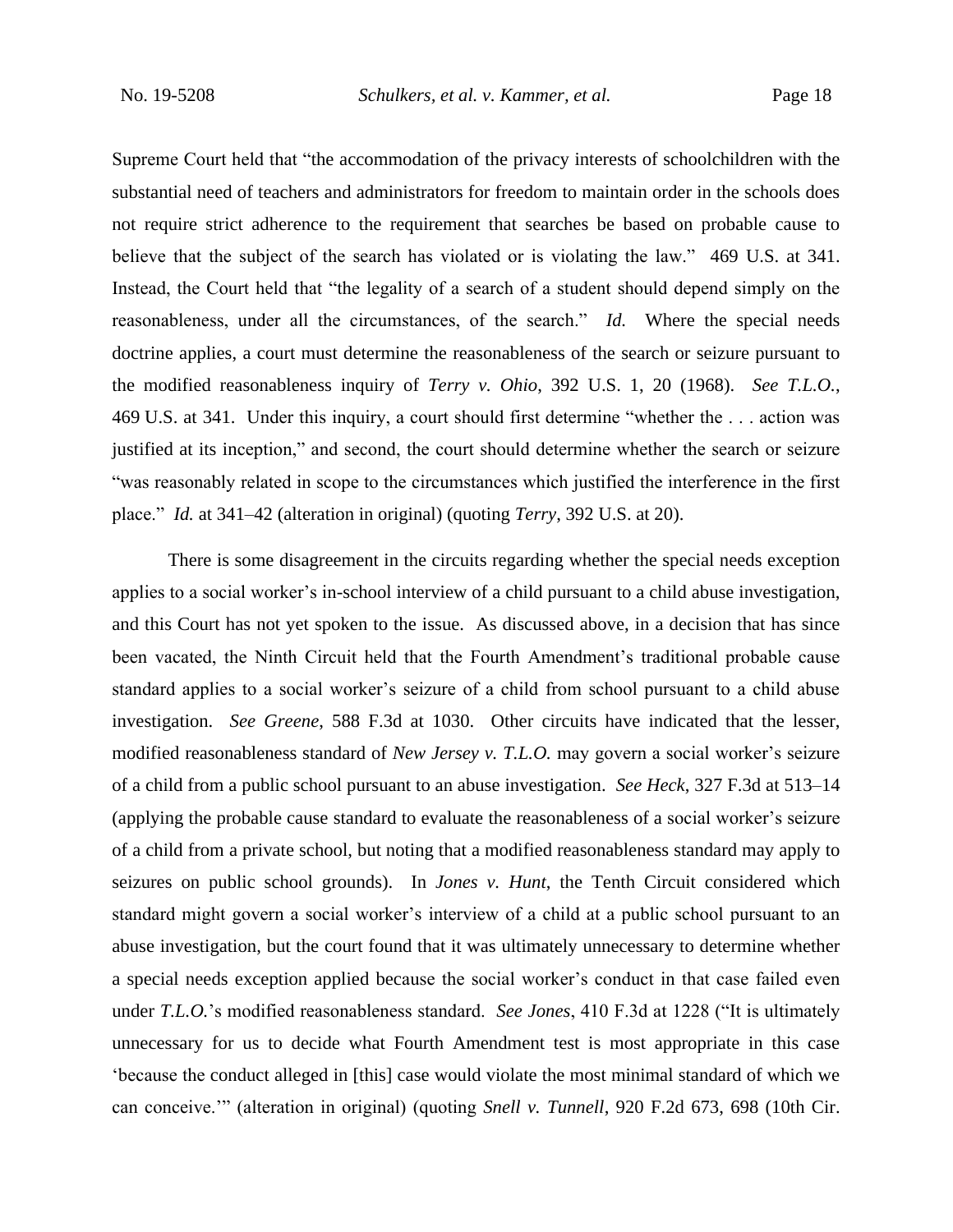1990))). The same is true here. In the present case, we do not need to decide which Fourth Amendment standard governs a social worker's in-school interview of a child pursuant to an abuse investigation because Defendants' alleged conduct fails even the modified reasonableness standard of *New Jersey v. T.L.O.* 

Applying that standard to this case, we find that Defendants' conduct violated Plaintiffs' Fourth Amendment rights. Plaintiffs allege that before the CHFS Defendants conducted the interviews, Defendants knew (1) that St. Elizabeth staff believed the pre-delivery test of Holly's urine was a false positive and were permitting Holly to continue to breastfeed A.M.S., (2) that Holly's second confirmatory urine test results were negative, and (3) that the results of the umbilical cord testing were also negative. Therefore, Plaintiffs allege that Defendants did not have *any* plausible suspicion that the Schulkers' children were subjected to abuse or neglect at the time they conducted the interviews. Viewing the evidence in the light most favorable to Plaintiffs, a reasonable jury could find that Defendants' seizure of Plaintiffs was not "justified at its inception." *T.L.O.*, 469 U.S. at 341 (quoting *Terry*, 392 U.S. at 20). Moreover, based on these facts, Plaintiffs have demonstrated that the state did not have any significant interest in interviewing the children that "was reasonably related in scope" to the seizures at issue. *See id.* In fact, Plaintiffs have alleged that prior to the interviews, Defendants did not have any legitimate reason to suspect Holly of child abuse or neglect. Thus, under these facts, we find that Defendants violated Plaintiffs' Fourth Amendment rights by seizing them from their classrooms and subjecting them to interrogation without any suspicion of child abuse, and without obtaining a warrant or consent. We hold that the Fourth Amendment governs a social worker's in-school interview of a child pursuant to a child abuse investigation, and thereby clarify our decision in *Barber v. Miller*, 809 F.3d at 847. At a minimum, a social worker must have reasonable suspicion of child abuse before conducting an in-school interview without a warrant or consent. Therefore, Defendants' conduct in this case, as alleged by Plaintiffs, was unconstitutional because it failed to satisfy even the lesser modified reasonableness standard of *New Jersey v. T.L.O.* The seizures were not "justified at [their] inception" and they were not "reasonably related in scope to the circumstances which justified the interference in the first place." *T.L.O.*, 569 U.S. at 341 (quoting *Terry*, 392 U.S. at 20).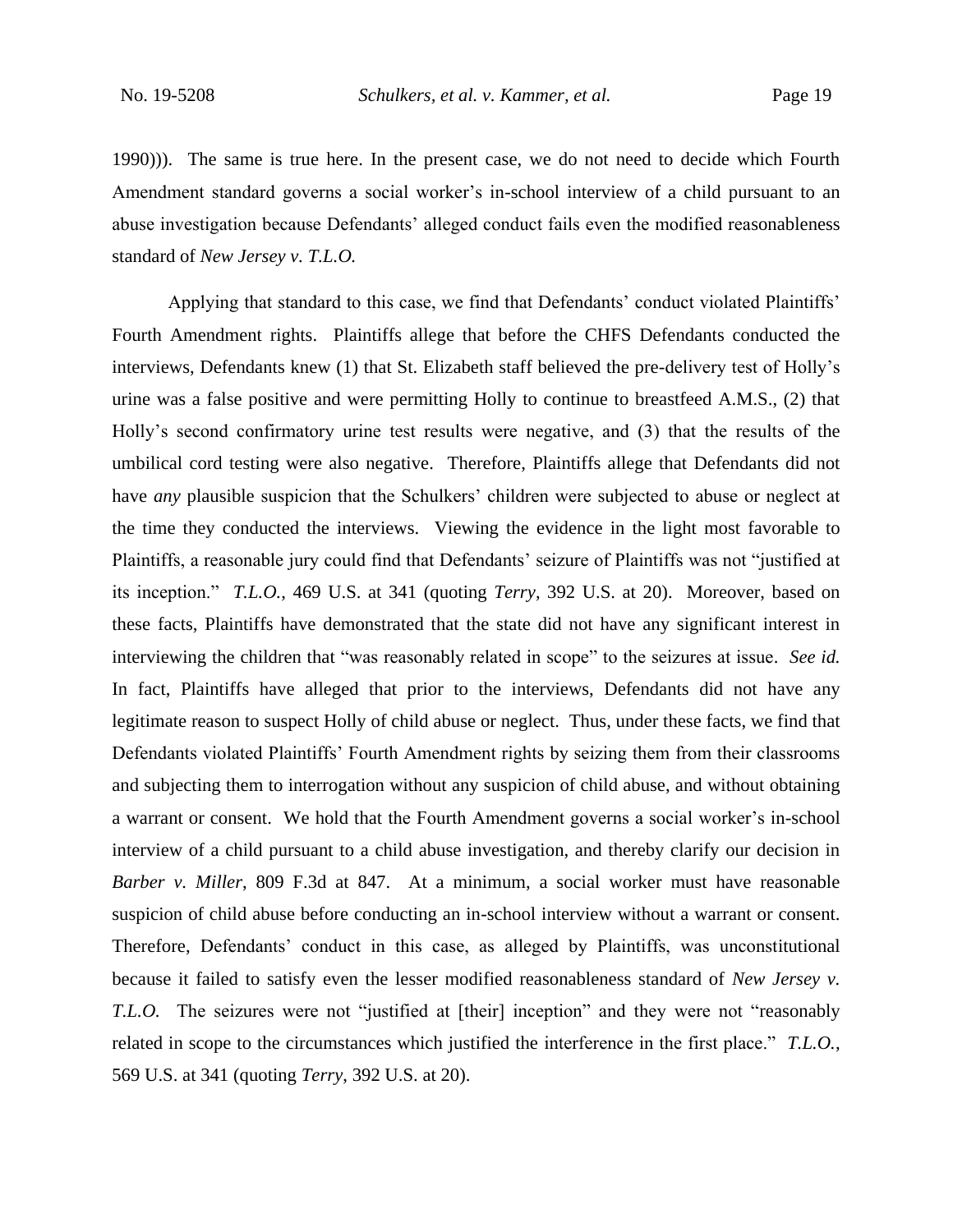### **III. Plaintiffs' Fourteenth Amendment Claims**

Having determined that Defendants are immune from suit on Plaintiffs' Fourth Amendment claims, we next consider whether Defendants Campbell, Kammer, and Kara are entitled to qualified immunity from suit on Plaintiffs' Fourteenth Amendment claims. For the reasons that follow, we find that they are not.

### **A. Clearly Established Rights**

We turn first to whether Plaintiffs' rights were clearly established at the time of Defendants' conduct. Plaintiffs contend that Defendants violated their rights to both procedural and substantive due process under the Fourteenth Amendment by constraining Holly's ability to be alone with her children for approximately two months without any valid governmental interest and without affording the Schulkers any procedural protections, such as notice or a hearing. The Due Process Clause of the Fourteenth Amendment says that no state shall "deprive any person of life, liberty, or property, without due process of law." U.S. Const., amend. XIV, § 1. This clause ensures fair process and safeguards "a substantive sphere as well, 'barring certain government actions regardless of the fairness of the procedures used to implement them.'" *County of Sacramento v. Lewis*, 523 U.S. 833, 840 (1998) (quoting *Daniels v. Williams*, 474 U.S. 327, 331 (1986)). As the district court correctly stated, "[t]he touchstone of due process is the protection against arbitrary governmental action, including 'the exercise of power without any reasonable justification in the service of a legitimate governmental objective." *Schulkers v. Kammer*, 367 F. Supp. 3d 626, 637 (E.D. Ky. 2019) (quoting *Lewis*, 523 U.S. at 845–46).

This Court has held that "[i]t is clearly established that the Constitution recognizes both a protectible procedural due process interest in parenting a child and a substantive fundamental right to raise one's child." *Bartell v. Lohiser*, 215 F.3d 550, 557 (6th Cir. 2000) (collecting cases); *accord Smith v. Williams-Ash*, 520 F.3d 596, 599 (6th Cir. 2008) ("[U]nder the [Fourteenth Amendment], the parent-child relation gives rise to a liberty interest that a parent may not be deprived of absent due process of law." (alterations in original) (quoting *Kottmyer v. Maas*, 436 F.3d 684, 689 (6th Cir. 2006))). In *Bartell*, we explained that "the differences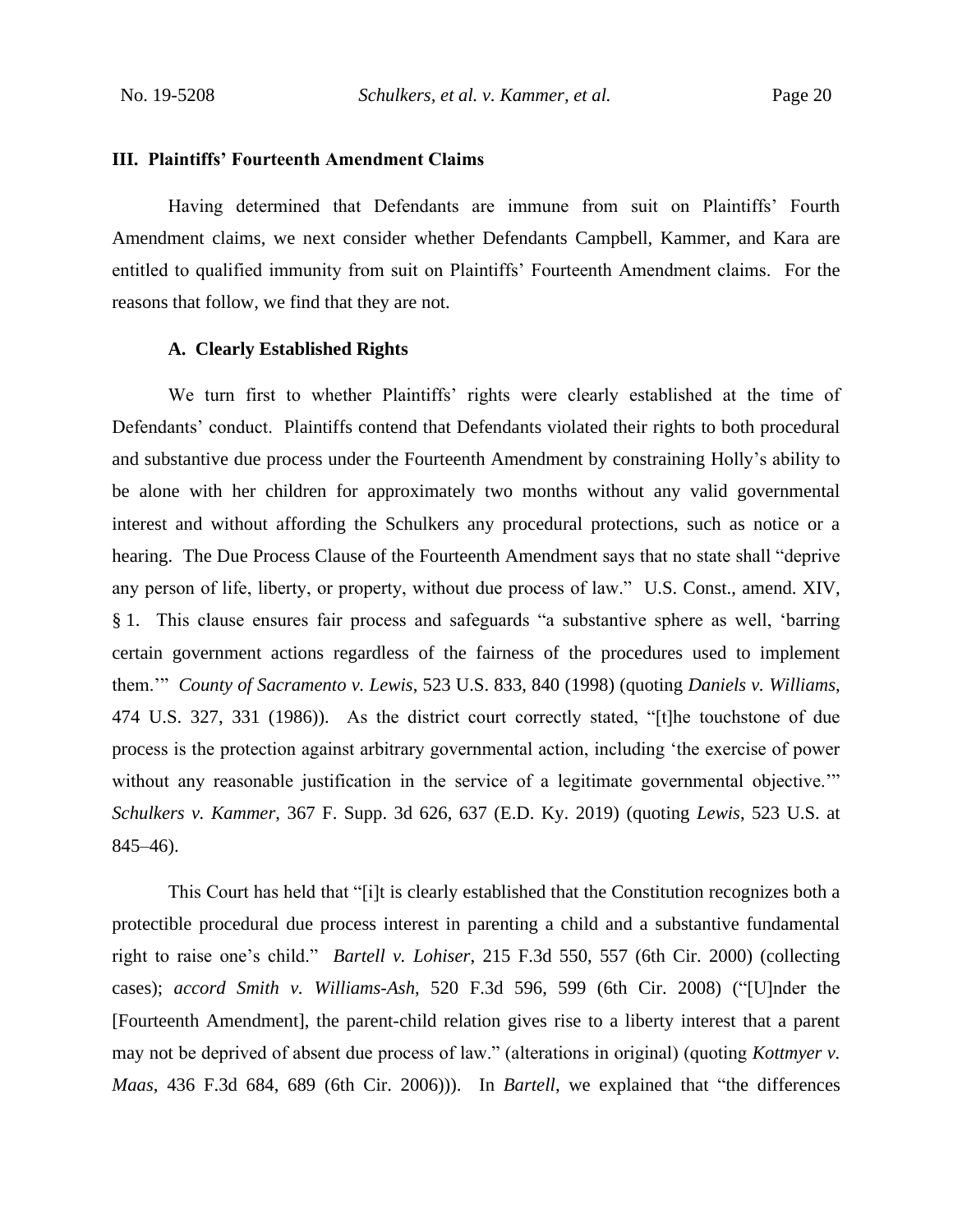between the procedural interest in raising one's child and the substantive right, and the corresponding scope of the duties imposed on government, are significant. While procedural due process principles protect persons from deficient procedures that lead to the deprivation of cognizable liberty interests . . . substantive due process provides that, irrespective of the constitutional sufficiency of the processes afforded, government may not deprive individuals of fundamental rights unless the action is necessary and animated by a compelling purpose." 215 F.3d at 557–58 (citing *Mathews v. Eldridge*, 424 U.S. 319, 333–34 (1976); *Washington v. Glucksberg*, 521 U.S. 702, 721 (1997)).

Plaintiffs argue that Defendants unconstitutionally exceeded their powers in both ways in the present case. First, they argue that Defendants violated their substantive right to family integrity because the supervision restrictions were not necessary and were not supported by any compelling governmental interest, given that Defendants had no reason to suspect Holly of child abuse. Next, Plaintiffs argue that they were not afforded any process before suffering this liberty deprivation, and thus Defendants violated their right to procedural due process.

### **i. Substantive Due Process**

To start, we consider Plaintiffs' substantive due process claim. The Supreme Court has repeatedly held that "[i]t is cardinal with us that the custody, care and nurture of the child reside first in the parents, whose primary function and freedom include preparation for obligations the state can neither supply nor hinder." *Quilloin v. Walcott*, 434 U.S. 246, 255 (1978) (quoting *Prince v. Massachusetts*, 321 U.S. 158, 166 (1944)). Thus, in *Lassiter v. Department of Social Services*, the Supreme Court declared that it is "plain beyond the need for multiple citation" that a parent's "desire for and right to 'the companionship, care, custody and management of his or her children' is an important interest that 'undeniably warrants deference and, absent a powerful countervailing interest, protection.'" 452 U.S. 18, 27 (1981) (quoting *Stanley v. Illinois*, 405 U.S. 645, 651 (1972)). And, in *Cleveland Board of Education v. LaFleur*, the Court stated that "freedom of personal choice in matters of . . . family life is one of the liberties protected by the Due Process Clause of the Fourteenth Amendment." 414 U.S. 632, 639 (1974); *see also Quilloin*, 434 U.S. at 255 (stating that *LaFleur* "firmly established" the right to personal choice in matters of family life); *Troxel v. Granville*, 530 U.S. 57, 66 (2000) (plurality opinion)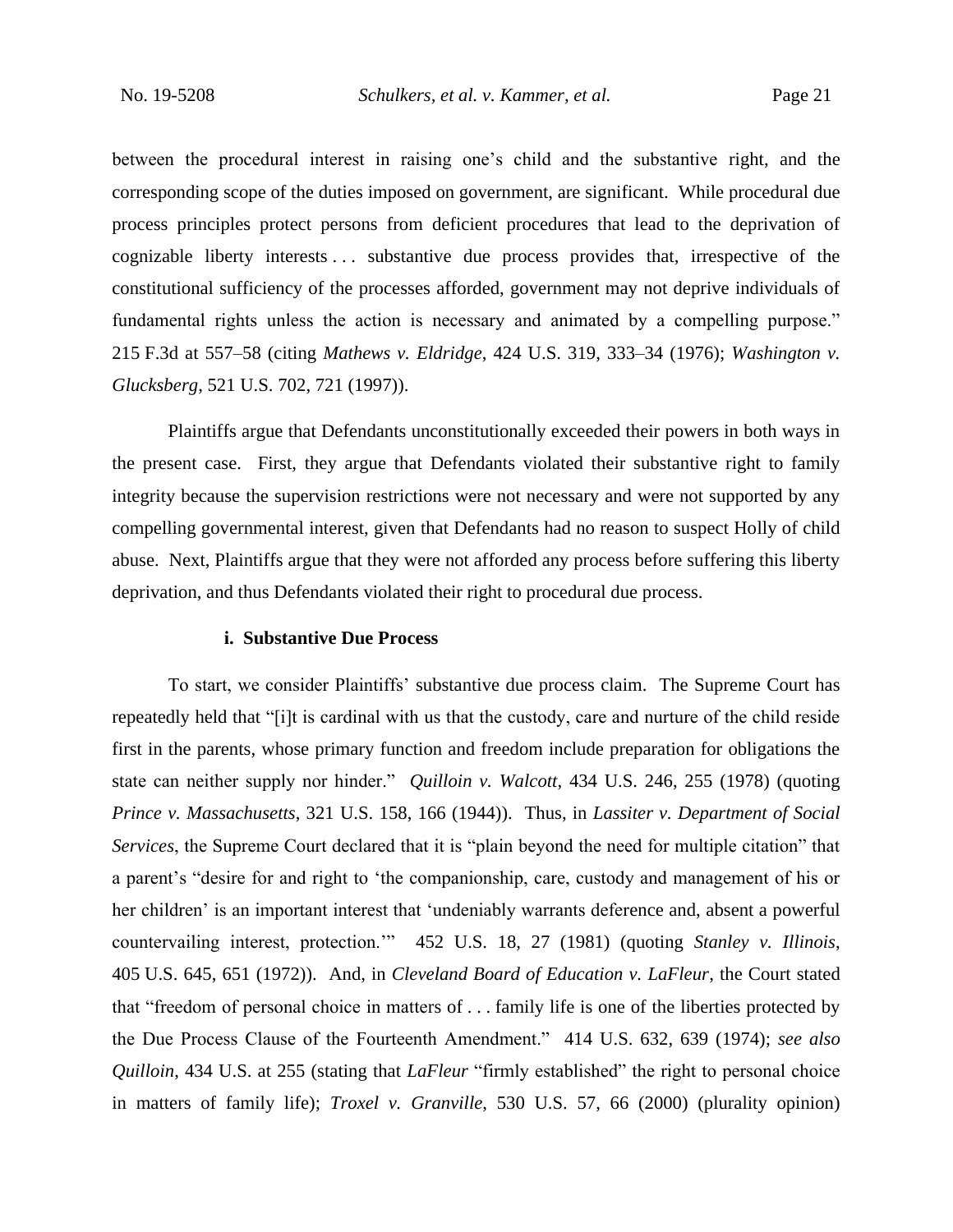(recognizing "the fundamental right of parents to make decisions concerning the care, custody, and control of their children").

Indeed, in many ways the right at issue in this case—the right to family integrity and association without interference from the state—is the paradigmatic example of a substantive due process guarantee. *See, e.g.*, *Moore v. City of E. Cleveland*, 431 U.S. 494, 498–99 (1977) ("A host of cases . . . have consistently acknowledged a 'private realm of family life which the state cannot enter.'" (quoting *Prince*, 321 U.S. at 166)); *see also Wisconsin v. Yoder*, 406 U.S. 205, 232 (1972) ("The history and culture of Western civilization reflect a strong tradition of parental concern for the nurture and upbringing of their children. This primary role of the parents in the upbringing of their children is now established beyond debate as an enduring American tradition."). Therefore, the district court correctly found that Plaintiffs' right "to make decisions concerning the care, custody, and control of [their] children" without arbitrary government interference was clearly established at the time of Defendants' conduct. *Troxel*, 530 U.S. at 66. Defendants' arguments to the contrary are unavailing.

First, Defendants argue that the Schulkers' interest in family integrity was outweighed by the state's interest in preventing child abuse. *Cf. Bartell*, 215 F.3d at 558 ("Although [the plaintiff] has a fundamental right to raise her son, the State has a concomitant interest in the welfare and health of children in its jurisdiction, and in certain narrowly-defined circumstances, the State's interest in a child's well-being may supersede that of a parent."). However, as alleged by Plaintiffs, the state did not have any interest in preventing child abuse in the present case because they had no reason to suspect Holly of child abuse at the time that the supervision restrictions were imposed. Therefore, the district court correctly found that the supervision restrictions contravened "the traditional presumption" articulated by the Supreme Court in *Troxel*  "that a fit parent will act in the best interest of his or her child." *Troxel*, 530 U.S. at 69; *see also id.* at 68–69 ("[S]o long as a parent adequately cares for his or her children (*i.e.*, is fit), there will normally be no reason for the State to inject itself into the private realm of the family to further question the ability of that parent to make the best decisions concerning the rearing of that parent's children."). When, as Plaintiffs allege here, the government prevents a fit mother from being alone with her children "at all times (24/7)" without any compelling government interest,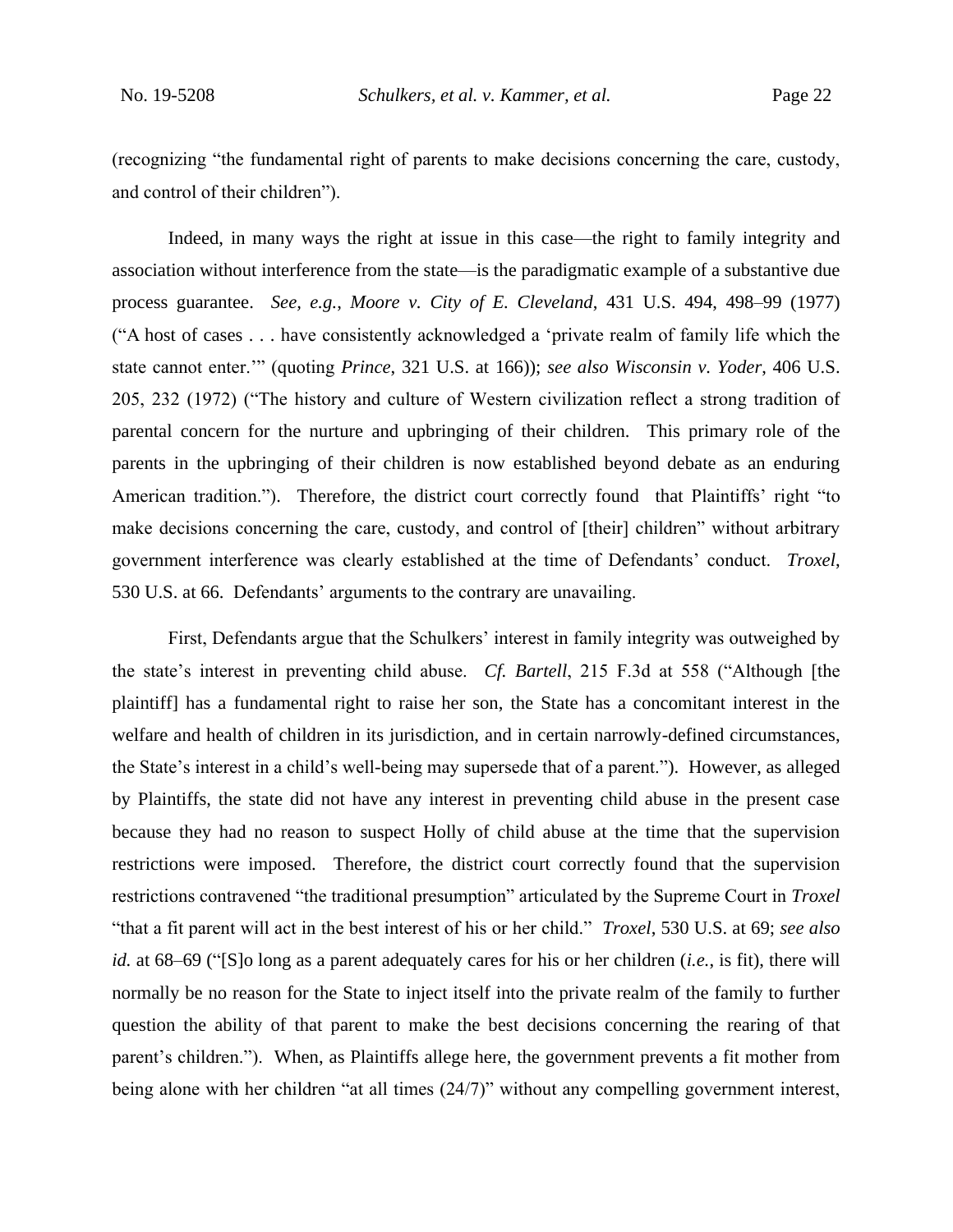it clearly contravenes this presumption. R. 67-9, Prevention Plan, Pg. ID 1659. Moreover, on interlocutory appeal from a denial of qualified immunity, the defendants must be willing to concede the plaintiff's version of the facts for purposes of the appeal. *See Sheets v. Mullins*, 287 F.3d 581, 585 (6th Cir. 2002).

Under the above cases, we find that Defendants had fair notice that the Schulkers had a protected liberty interest in "the companionship, care, custody and management of [their] children," *Lassiter*, 452 U.S. at 27, and in the right "to make decisions concerning the care, custody, and control of [their] children" without arbitrary government interference, *Troxel*, 530 U.S. at 66. And we find that these cases placed Defendants on fair notice that depriving Plaintiffs of this liberty interest without a compelling governmental interest would be unlawful. *See, e.g.*, *Bartell*, 215 F.3d at 558 (balancing the parental interest in the companionship and management of his or her children against the weight of the government's countervailing interest); *accord, e.g.*, *Lassiter*, 452 U.S. at 27.

Defendants next argue that Holly did not have a clearly established right to be alone with her own children in her home because most of the cases in this circuit dealing with the right to family integrity address that right in the context of the child's physical removal from a parent's care or termination of parental rights. *E.g.*, *Kottmyer*, 436 F.3d at 691 ("A parent is necessarily deprived of his or her right to custody and control of their child, either permanently or temporarily, when a child is removed from the home."). However, Defendants' argument places too high a burden on Plaintiffs at this stage of the proceedings. What matters for determining if a right is clearly established for purposes of overcoming the qualified immunity defense is whether the contours of the allegedly violated right were "sufficiently clear [such] that a reasonable official would understand that what he is doing violates that right." *Anderson*, 483 U.S. at 640; *see also, e.g.*, *Guertin*, 912 F.3d at 932 ("Notice to officials is paramount; 'the salient question' in evaluating the clearly established prong is whether officials had 'fair warning' that their conduct was unconstitutional." (quoting *Hope*, 536 U.S. at 741)); *City of Escondido v. Emmons*, 139 S. Ct. 500, 503 (2019) ("While there does not have to be a case directly on point, existing precedent must place the lawfulness of the particular [action] beyond debate." (quoting *D.C. v. Wesby*, 138 S. Ct. 577, 581 (2018))).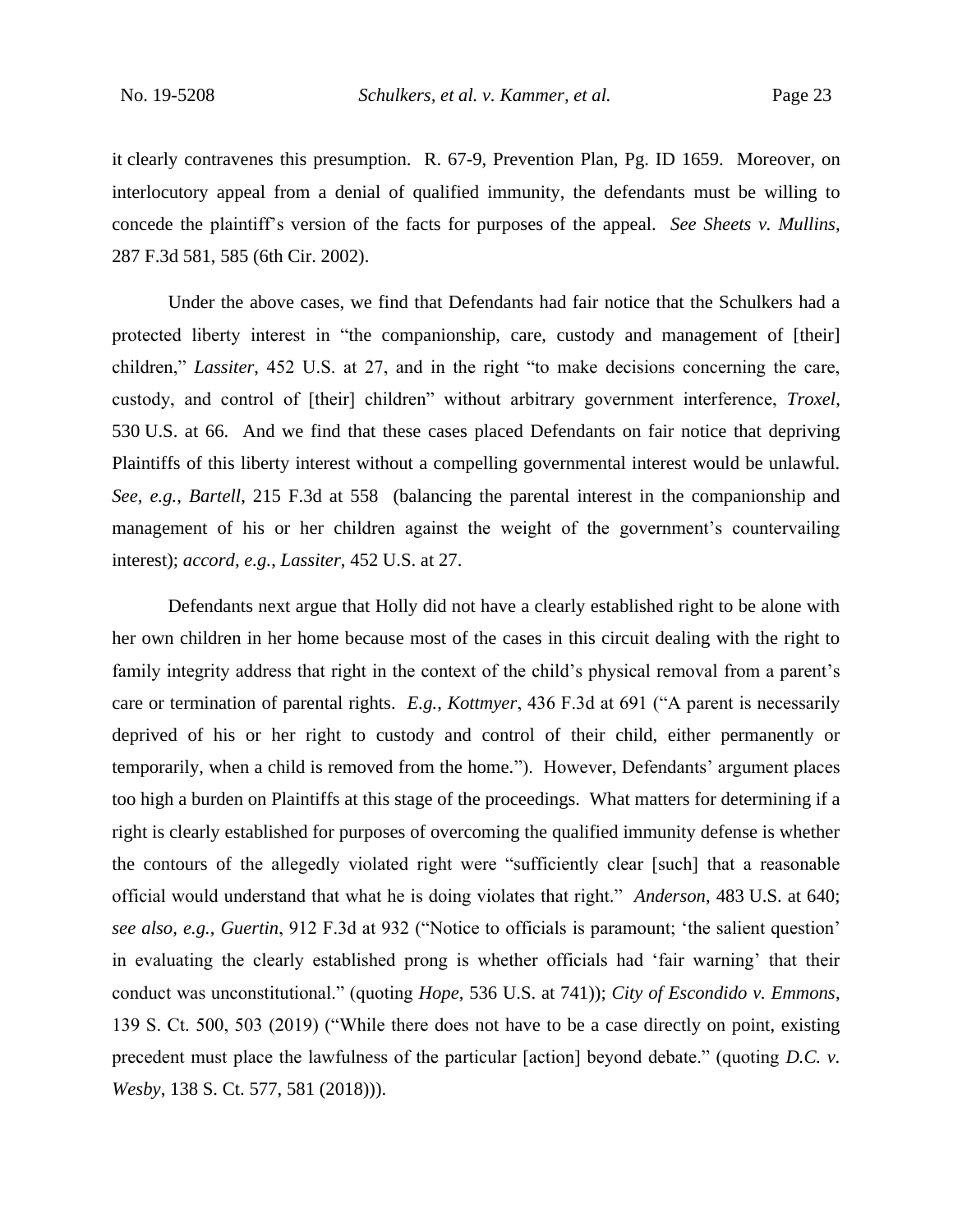As discussed above, Plaintiffs have a well-established right "to the companionship, care, custody and management of [their] children," *Lassiter*, 452 U.S. at 27, and this Circuit has consistently held that "the Constitution recognizes . . . a substantive fundamental right to raise one's child," *Bartell*, 215 F.3d at 557. *See also Kottmyer*, 436 F.3d at 689 ("There is no doubt that under the constitution, the parent-child relation gives rise to a liberty interest that a parent may not be deprived of absent due process of law.").

In the present case, while the supervision restrictions did not deprive Holly of the physical companionship of her children, they nevertheless constituted an interference with the natural "parent-child relation." *Kottmyer*, 436 F.3d at 689. By arbitrarily mandating when Holly could be with her children and who would have to be present in order for her to remain with them, the Prevention Plan abridged the Schulkers' due process right to family integrity under *Troxel*. Numerous Supreme Court cases have found that a parent has a fundamental right to "the companionship, care, custody and management of his or her children," *Lassiter*, 452 U.S. at 27, and that "so long as a parent adequately cares for his or her children (*i.e.*, is fit), there will normally be no reason for the State to inject itself into the private realm of the family to further question the ability of that parent to make the best decisions concerning the rearing of that parent's children," *Troxel*, 530 U.S. at 68–69. Therefore, the district court correctly found that Defendants were on fair notice that it would be unlawful to deprive Holly of her liberty interest in the companionship of her children without any plausible suspicion of child abuse. As the Supreme Court stated in *Moore*, "unless we close our eyes to the basic reasons why certain rights associated with the family have been accorded shelter under the Fourteenth Amendment's Due Process Clause, we cannot avoid applying the force and rationale of these precedents to the family choice involved in this case." 431 U.S. at 501.

### **ii. Procedural Due Process**

After finding that the Schulkers have a clearly established liberty interest in the companionship and management of their children, we next consider whether that substantive right triggered protections of the procedural due process clause. Again, this Court and others have consistently held that it does. *See, e.g.*, *Bartell*, 215 F.3d at 557 ("It is clearly established that the Constitution recognizes both a protectible procedural due process interest in parenting a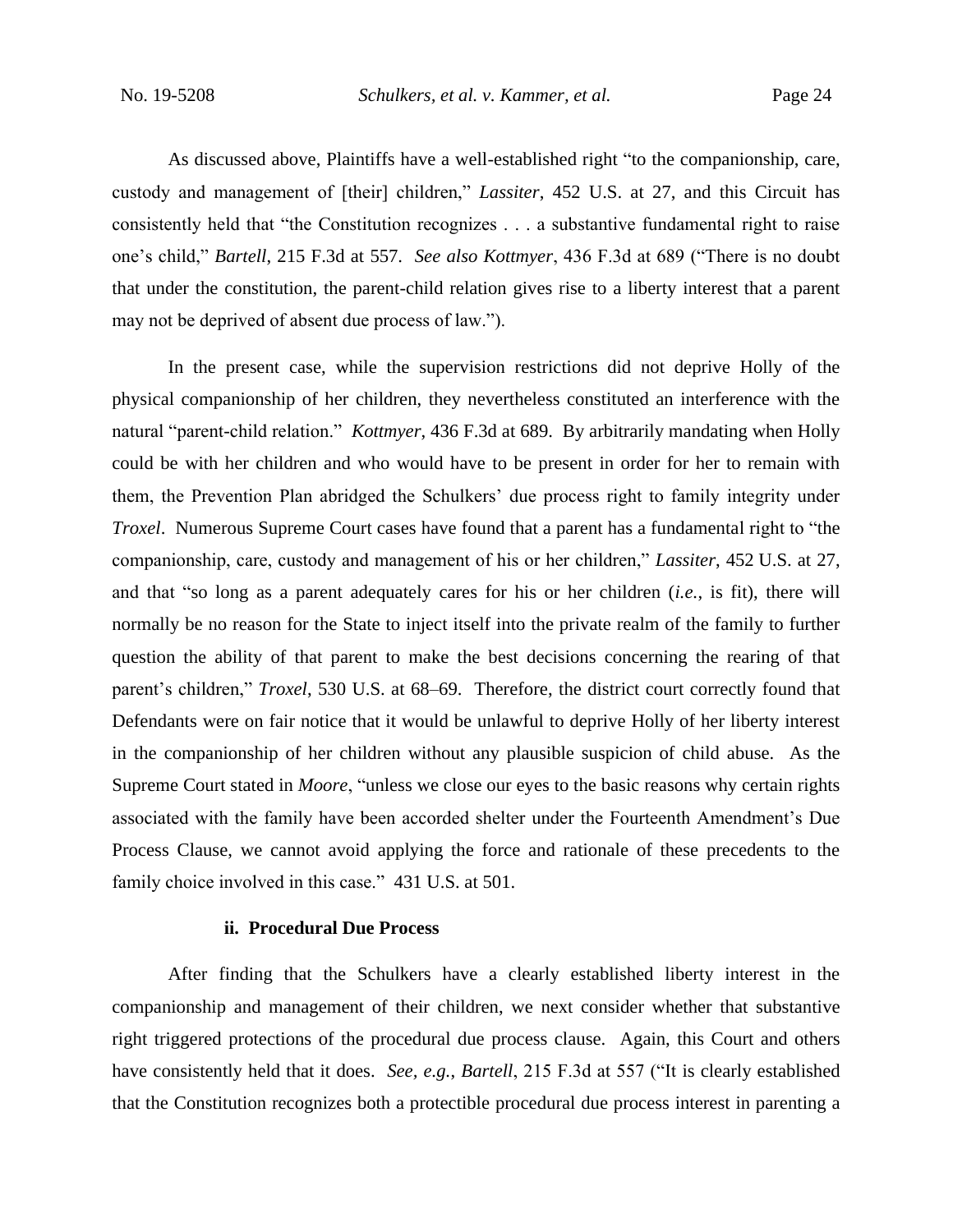child and a substantive fundamental right to raise one's child."); *Smith*, 520 F.3d at 599 ("[U]nder the [Fourteenth Amendment], the parent-child relation gives rise to a liberty interest that a parent may not be deprived of absent due process of law." (quoting *Kottmyer*, 436 F.3d at 689)); *accord Croft v. Westmoreland Cty. Children & Youth Servs.*, 103 F.3d 1123, 1125–26 (3d Cir. 1997).

In *Smith v. Williams-Ash*, this Court recognized a limited exception to the traditional due process safeguards in the child-removal context. We held that a hearing is not required when parents voluntarily consent to the terms of a prevention plan similar to the one at issue here. *Smith*, 520 F.3d at 599–601. In that case, a social worker removed the plaintiffs' children from their home pursuant to a safety plan, which the parents voluntarily entered and which authorized the removal. *Id.* at 598. Adopting the reasoning of another circuit, this Court held that "when a parent voluntarily consents to a safety plan [in a child-abuse investigation], 'no hearing of any kind is necessary; hearings are required for deprivations taken over objection, not for steps authorized by consent.'" *Id.* at 600 (quoting *Dupuy v. Samuels*, 465 F.3d 757, 761–62 (7th Cir. 2006)). Adopting the reasoning of *Dupuy*, this Court found that safety plans are not necessarily inherently coercive "when agencies force parents to sign the plan or face the threat of formal removal proceedings." *Id.* (citing *Dupuy*, 465 F.3d at 762). However, we noted that the *Smith* plaintiffs did not even argue that their consent to enter the plan was involuntarily given. *Id.* Instead, the *Smith* plaintiffs argued that they were not allowed to recover their children after the plan had been implemented. *Id.* Moreover, the document in *Smith* expressly stated that "your decision to sign this safety plan is voluntary" and provided a "clear, simple mechanism for rescinding the plan," which the *Smith* plaintiffs had failed to utilize. *Id.* at 598, 600. Accordingly, we found that the *Smith* plaintiffs "remained in the safety plan voluntarily at all times," and therefore rejected the plaintiffs' procedural due process claim. *Id.* at 600.

In contrast, in the present case, Plaintiffs allege that their decision to enter into the Prevention Plan was not voluntarily given. They contend that their "consent" was premised on the misrepresentation made initially by Campbell and then by Kammer that if they did not agree to the Plan, Defendants would immediately remove their children from their care and only "after that" seek judicial intervention. And the Plan document itself provided that, absent the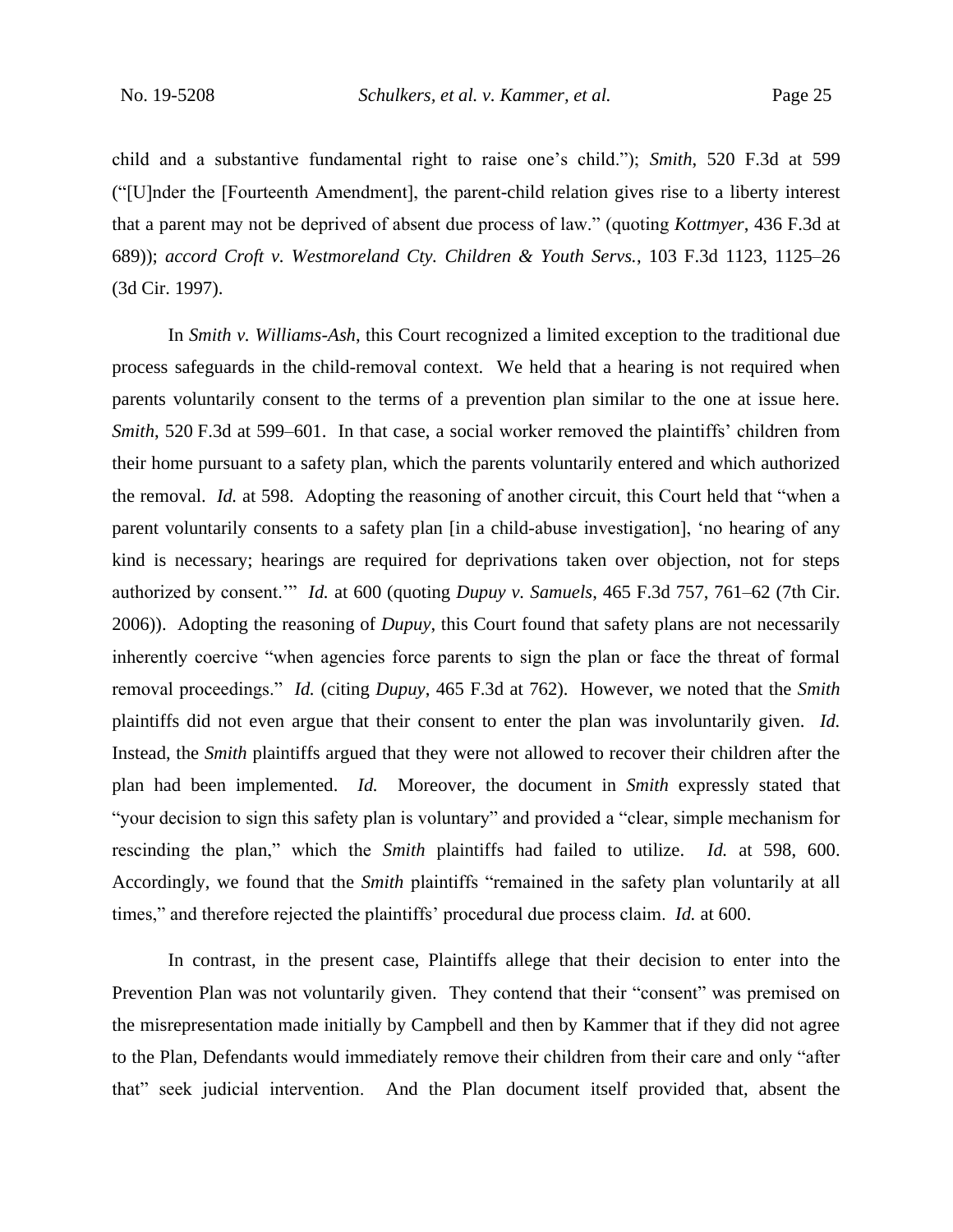prevention measures, the Schulkers' children would be placed in foster care. Unlike in *Smith*, there was no statement of voluntariness and there was no information about the process for rescinding the plan on the face of the document. Moreover, the CHFS had not planned any arrangement for foster care for the Schulkers' children, so it appears that Defendants' threat that foster care was the "planned arrangement" for the children absent the Schulkers' consent to the Prevention Plan was false. Thus, the district court correctly found that Plaintiffs demonstrated a triable issue of fact about whether Plaintiffs knowingly and voluntarily entered into the Prevention Plan.

Therefore, to the extent that Defendants argue that they were not required to afford the Schulkers adequate procedural protections before interfering with their right to family integrity because of the Prevention Plan, we find such an argument unavailing. *Smith* reiterates the well-established rule that a state must afford a parent fair process before interfering with a parent's fundamental right to family integrity and the companionship of his or her children. *See id.* at 599; *accord Bartell*, 215 F.3d at 557. The only exception to this rule is when a parent *voluntarily* consents to the terms of a safety plan without duress. *See Smith*, 520 F.3d at 600 (adopting the reasoning of *Dupuy*, 465 F.3d at 761–62); *see also Dupuy*, 465 F.3d at 762–63 (upholding a safety plan based on consent where there was "no suggestion that the agency offer[red] a safety plan when it ha[d] no suspicion at all of neglect or abuse" and no allegations that would support a finding of "duress"). We analyze whether Plaintiffs have demonstrated a triable issue as to voluntariness at the second step of the qualified immunity inquiry. For now, we find only that these cases placed Defendants on "fair warning" that it would be unconstitutional to interfere with Plaintiffs' right to the companionship of their children without any procedural protections and without valid consent. *Guertin*, 912 F.3d at 932 (quoting *Hope*, 536 U.S. at 741)).

### **B. Constitutional Violation**

Because Defendants had fair notice that the alleged conduct was unconstitutional under the Fourteenth Amendment, we must determine whether Plaintiffs have demonstrated a genuine dispute of material fact as to each Defendant's individual liability. *See, e.g.*, *Jones*, 947 F.3d at 913. For the reasons that follow, we find that Plaintiffs have demonstrated a triable issue as to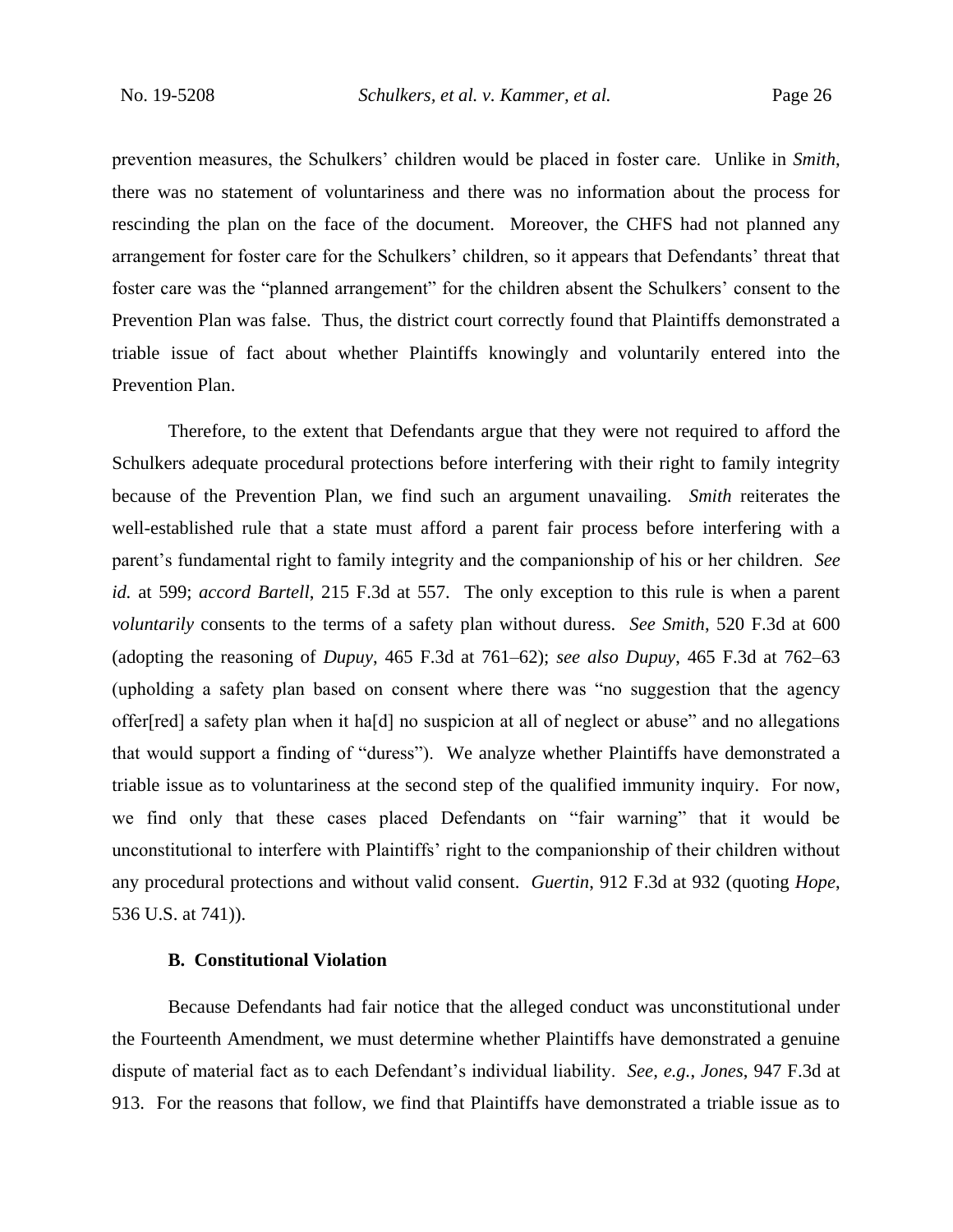whether each Defendant's conduct in fact violated their substantive and procedural due process rights.

### **i. Substantive Due Process**

Plaintiffs allege that as of 3:45 p.m. on Saturday, February 11, 2017—the day after Holly gave birth to A.M.S.—the CHFS Defendants, and particularly Kammer, knew four things. First, Defendants knew that St. Elizabeth staff believed that the pre-delivery urine drug test result was a false positive, and Defendants knew that the hospital was permitting Holly to continue to breastfeed A.M.S. Second, Defendants knew that the toxicology results of Holly's second and more reliable confirmatory urine test were negative for any illegal substances. Third, Defendants knew that the results of the umbilical cord testing, which was by far the most reliable of the tests given, were also negative. And fourth, Defendants knew that they had not filed any petition with the appropriate court in order justify the supervision restrictions. Plaintiffs allege that, nevertheless, Defendants continued to impose supervision restrictions on Holly for approximately two months until the Prevention Plan was lifted on April 7, 2017.

In response, Defendants point this Court to many factual disputes surrounding Plaintiffs' claim. For example, Defendants argue that they did not lift the Prevention Plan because Holly's attorney went out of the country and did not respond to e-mails, and that Holly did not actually abide by the supervision restrictions for most of the time that the Prevention Plan was in place. However, as Defendants acknowledge in their brief, when reviewing a district court's denial of a defendant's motion for summary judgment, we must view all evidence and draw all inferences in favor of the non-moving party. *See, e.g.*, *Andrews*, 700 F.3d at 852 (citing *Matsushita*, 475 U.S. at 587). Moreover, on interlocutory appeal based on a denial of qualified immunity, the defendants "must be willing to concede the facts as alleged by the plaintiff and discuss only the legal issues raised by the case." *Sheets*, 287 F.3d at 585. In this case, Plaintiffs make out a plausible substantive due process claim by putting forth evidence that Defendants deprived Holly of her right to be alone with her children in the sanctity of her home without arbitrary government interference (and, in turn, violated the children's right to be alone with their parent).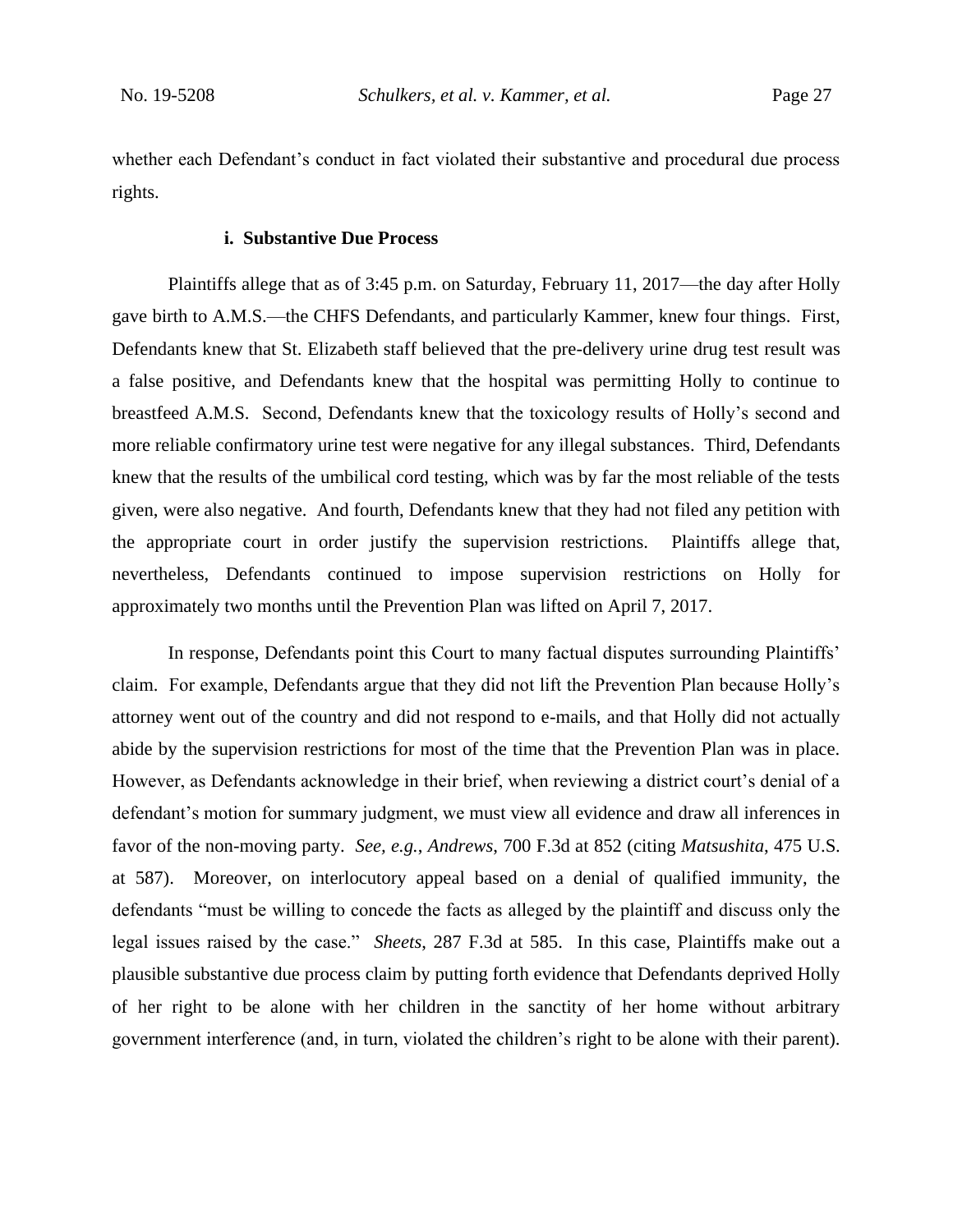In other words, the state injected itself into the private realm of family life without any process or any doubt as to Holly's fitness as a parent, in violation of *Troxel*, 530 U.S. at 66.**<sup>5</sup>**

We also find that Plaintiffs have demonstrated a triable issue as to the individual liability of each Defendant. First, Plaintiffs allege that Alison Campbell was supervising Kammer and Kara at the time that the Prevention Plan was imposed and that Campbell failed to release the Schulkers from the Plan's restrictions even after being instructed to do so by her own supervisor, Jessica Brown. Moreover, Plaintiffs allege that it was initially Campbell who told Holly that she was not permitted to be alone with any of her children even before Holly signed the Prevention Plan document. Therefore, Plaintiffs have demonstrated a triable issue as to Campbell's individual liability.

The same is true for Kammer and Kara. Plaintiffs allege that Kammer and Kara were the social workers who coerced them into signing the Prevention Plan in the first place by misinforming them of their rights and telling them that they had to sign the document or else the Schulkers' children would be removed from their care immediately. Moreover, when Plaintiffs' night nurse questioned the document and indicated that in other situations parents had been permitted to leave with their newborns, Kara pulled her aside and stated, "[w]e are supposed be working as a team, why are you pitting them against me?" R. 34, Am. Compl., Pg. ID 515–16.

<sup>&</sup>lt;sup>5</sup>It is possible that one could interpret our case law to be somewhat unclear as to whether a plaintiff bringing a substantive due process claim need only show a deprivation of a particular constitutional guarantee, or whether he or she must also show that the government's actions shock the conscience. *Compare Pittman v. Cuyahoga Cty. Dep't of Children & Family Servs.*, 640 F.3d 716, 728–29 (6th Cir. 2011) *with Siefert v. Hamilton Cty.*, --- F.3d ---, 2020 WL 1023010, at \*9 (6th Cir. Mar. 3, 2020). But even if we agreed that there is an incongruity, we need not resolve it today, because no matter whether the standard of *Pittman* or *Siefert* applies, the district court properly denied summary judgment to Defendants. If the *Pittman* standard applies, then Plaintiffs have met their burden by establishing that their fundamental right to parental association without arbitrary government interference was violated. 640 F.3d at 728–29. If Plaintiffs must also show that Defendants' actions shock the conscience, then they have done so by generating evidence that Defendants were, at a minimum, deliberately indifferent to their right to familial association. *See Guertin*, 912 F.3d at 923–24. In particular, we note that Plaintiffs have presented evidence that Campbell disregarded a direct instruction from her supervisor to lift the prevention plan, while Kammer knowingly and actively continued her investigation into the Schulkers for *weeks*  after the negative test results were known and Holly's non-use of opiates had been confirmed, going so far as to contact David's ex-wife, the biological mother of E.E.S. and E.M.S., as part of the investigation in late March. Based on the totality of the circumstances––considering "the type of harm, the level of risk of harm occurring, and the time available to consider the risk of harm"––a reasonable juror could find that Defendants' actions shock the conscience as an intentional or deliberately indifferent abuse of power. *Range v. Douglas*, 763 F.3d 573, 591 (6th Cir. 2014).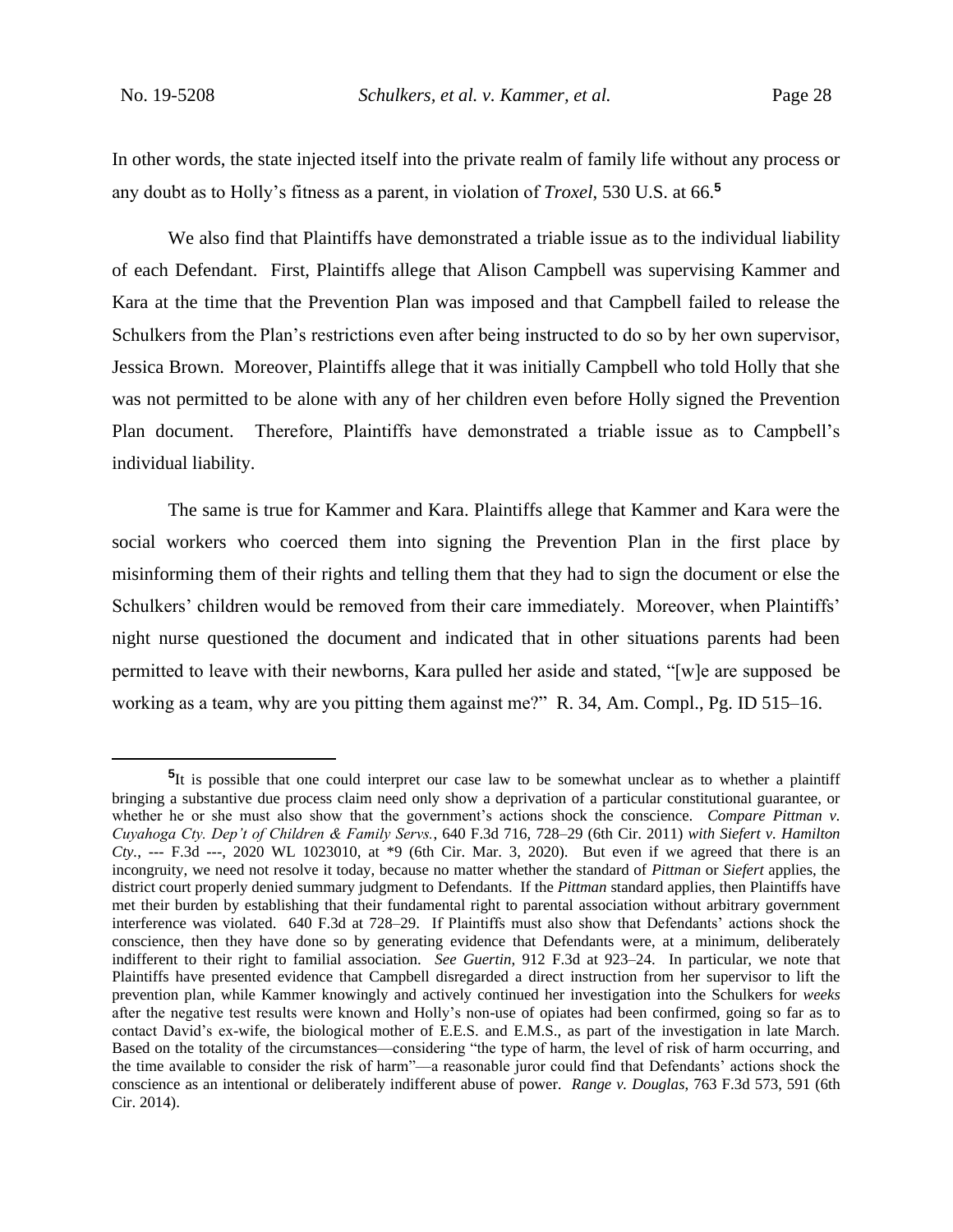Following the initial signing of the document, Plaintiffs further allege that Kammer was in part responsible for the CHFS's failure to lift the supervision restrictions even after there was no longer any question as to Holly's parental fitness. Plaintiffs allege that Kammer received St. Elizabeth's e-mail notifying her that Holly's confirmatory urine test and umbilical cord test results were both negative. Kammer responded at 3:45 p.m. the day after Holly gave birth to A.M.S. and confirmed that she had received both of the negative test results. Yet, Kammer has not put on any evidence of her efforts to notify Campbell about these negative test results or otherwise issue a finding of "unsubstantiated." *See, e.g.*, *Celotex Corp. v. Catrett*, 477 U.S. 317, 323 (1986) (holding that, on a motion for summary judgment, the movant bears the burden of showing the absence of a genuine dispute of material fact). Moreover, Plaintiffs allege that Kammer knowingly continued with the investigation by interviewing the Schulkers' children at school two days later and, as late as March, contacting David's ex-wife, the biological mother of E.E.S. and E.M.S., as part of the investigation. Therefore, at this stage of the proceedings, Plaintiffs have demonstrated a triable issue as to Kammer's and Kara's individual liability for the liberty restrictions that they endured.

#### **ii. Procedural Due Process**

The district court also correctly found that Defendants are not entitled to qualified immunity on Plaintiffs' procedural due process claim. In general, "procedural due process principles protect persons from deficient procedures that lead to the deprivation of cognizable liberty interests." *Pittman*, 640 F.3d at 729 (quoting *Bartell*, 215 F.3d at 557). To establish a procedural due process violation, Plaintiffs must show (1) that they have been deprived of a cognizable liberty interest, and (2) that such deprivation occurred without adequate procedural protections. *Id.*; *accord, e.g.*, *Swarthout v. Cooke*, 562 U.S. 216, 219 (2011). As discussed above, Plaintiffs have sufficiently alleged that Defendants' conduct deprived them of a cognizable liberty interest—namely, the right to family integrity and to rear their children without arbitrary government interference. *E.g.*, *Troxel*, 530 U.S. at 68–69; *Lassiter*, 452 U.S. at 27. Thus, we must next consider whether that deprivation occurred without adequate procedural protections.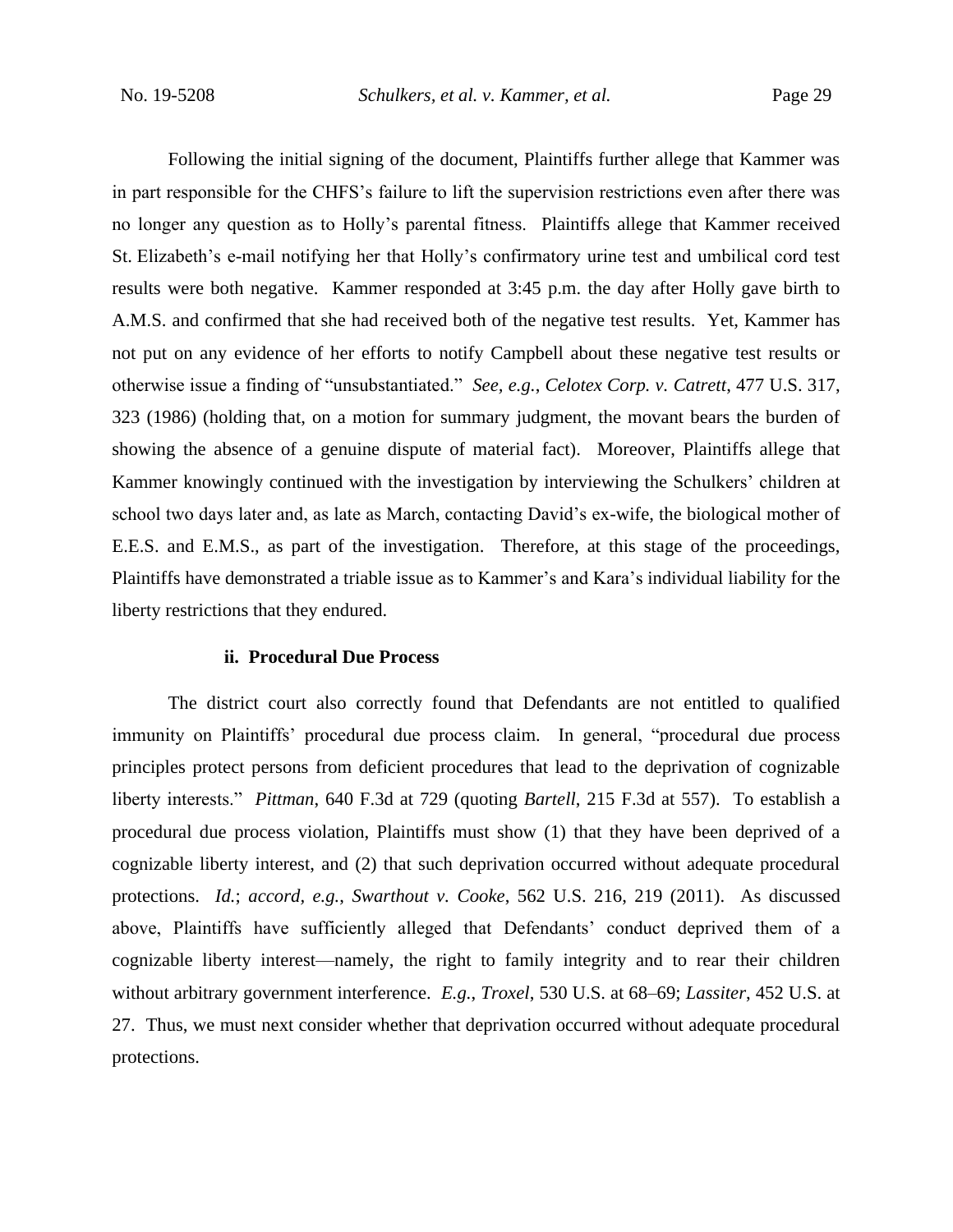Plaintiffs allege that Defendants did not provide them with any process before or after implementing the supervision restrictions. Specifically, Plaintiffs allege that *before* they were asked to sign the Prevention Plan, Defendant Campbell told Holly that "until this gets figured out you are no longer allowed to be around any children without the supervision of approved individuals." R. 34, Am. Compl., Pg. ID 514. Then, after the conversation with Campbell, and while the toxicology results of the second urine test and umbilical cord test were still pending, Kammer presented Plaintiffs with the Prevention Plan document. According to Plaintiffs, Kammer advised them that if they did not adhere to the Plan, the CHFS would remove all of their children from the house "and after that" seek a court order. From their discussion with Kammer and Campbell, the Schulkers believed that if they did not agree to the Plan at that time, all of the children in their house would be removed from their care. Moreover, the Plan itself states in all capital letters that: "Absent effective preventative services, placement in foster care is the planned arrangement for this child." R. 67-9, Prevention Plan, Pg. ID 1659. In fact, the CHFS had not intended to arrange foster care for any of the Schulkers' children at that time. Instead, the stamped language providing that foster care is the planned arrangement absent effective preventative service is stamped on every prevention plan that the CHFS provides. Given these allegations, the district court correctly found that Plaintiffs presented a triable issue as to whether they voluntarily consented to the Prevention Plan. *Cf. Smith*, 520 F.3d at 599–600 (finding that a state did not need to afford procedural protections upon interference with the parent-child relation where the parents voluntarily agreed to the terms of a safety plan).

In addition, as the district court found, "even if plaintiffs voluntarily consented to the imposition of the Prevention Plan, they did not remain in the 'plan voluntarily at all times.'" *Schulkers*, 367 F. Supp. 3d at 640 (quoting *Smith*, 520 F.3d at 600); *see also Farley v. Farley*, Nos. 98-6114, 98-6115, 2000 WL 1033045, at \*5 (6th Cir. 2000) (holding that consent given voluntarily as part of a safety plan in a child abuse investigation can become involuntary during the course of the plan). Plaintiffs allege that they made repeated requests to be released from the Prevention Plan. In addition to objecting at the hospital, Plaintiffs allege that they called Defendants the morning after Holly and A.M.S. were discharged from the hospital and requested that the Plan be lifted. Plaintiffs further allege that they requested the Plan to be lifted throughout that week and on multiple occasions throughout the next six weeks. Nevertheless,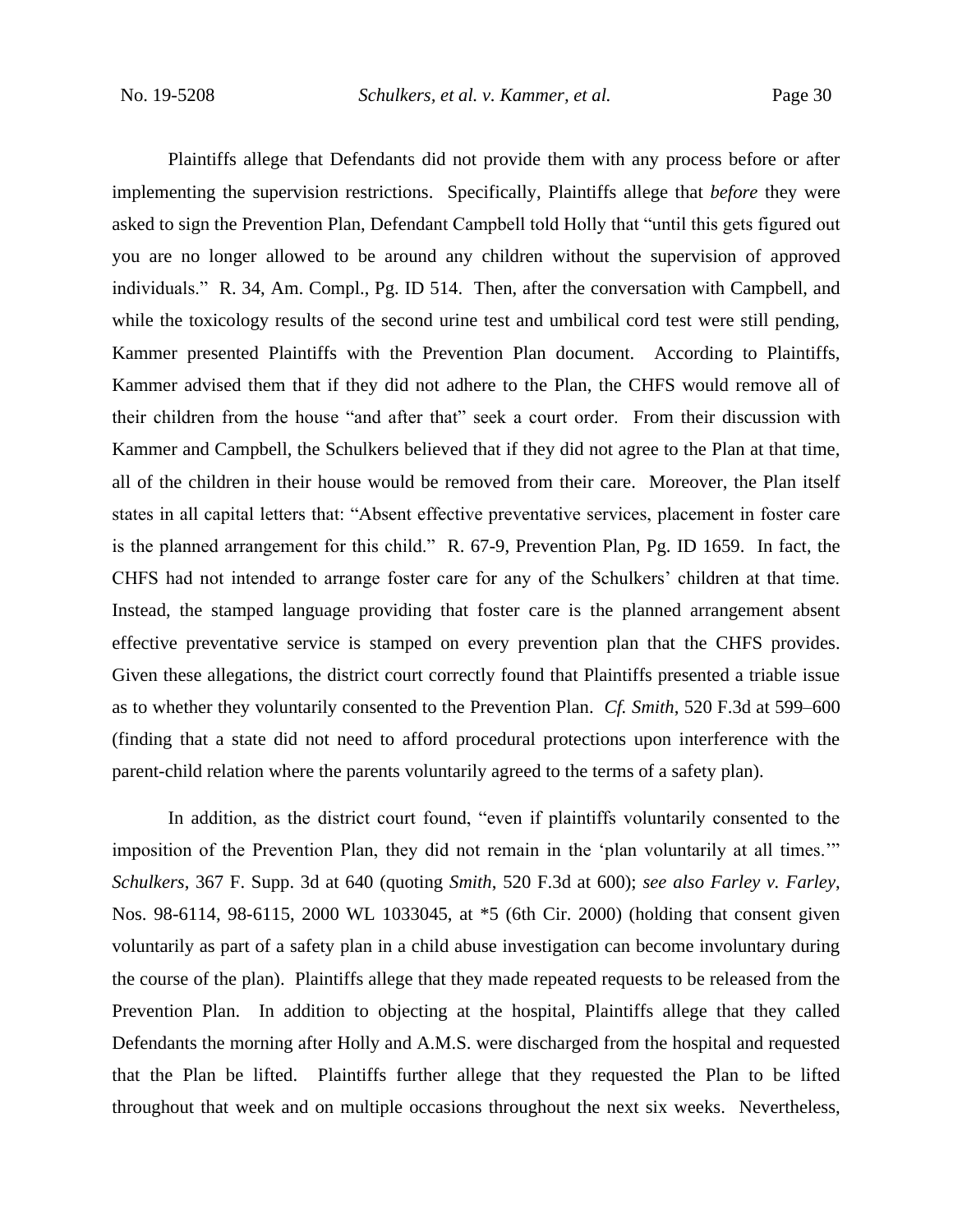Plaintiffs allege that without affording the Schulkers any process, Defendants continued to impose the Prevention Plan's supervision restrictions until April 7, 2017. Therefore, the district court correctly found that the Schulkers demonstrated a triable issue of fact as to whether they voluntarily remained under the terms of the Prevention Plan.

In response, Defendants argue that Holly received a service complaint form, which would have notified her of her right to file a service appeal in accordance with Kentucky regulations. However, Defendants did not raise this issue in their motion for summary judgment or otherwise present it before the district court. Therefore, the argument is forfeited. *See, e.g.*, *Estate of Barney v. PNC Bank, Nat. Ass'n*, 714 F.3d 920, 925 (6th Cir. 2013) ("In general, we will not review arguments or issues that a party raises for the first time on appeal.").

Moreover, even if Defendants had not forfeited this argument, they would still not be entitled to summary judgment on Plaintiffs' procedural due process claim. On a motion for summary judgment, even on qualified immunity grounds, we must view all evidence and draw all inferences in favor of the non-moving party. *Andrews*, 700 F.3d at 852 (citing *Matsushita*, 475 U.S. at 587). Plaintiffs have alleged that they repeatedly requested for the Plan to be lifted, and Defendants in turn repeatedly denied those requests. Defendants have not put on any evidence that they discussed Holly's right to a service appeal with her, or otherwise acknowledged that she had such a right in any of these conversations. In addition, Plaintiffs argue that Holly did not receive the service complaint form that Defendants allege, but rather received a "Request for Appeal of Child Abuse or Neglect Finding," which Plaintiffs correctly point out would have been useless to Holly, "as there was never a finding of abuse or neglect in this case." Br. for Appellees at 35. Thus, even if it was not forfeited, Defendants' argument that the service complaint form afforded adequate process relies on genuine factual disputes that must be decided by a jury.

Defendants next contend that the *Parratt*-*Hudson* doctrine bars Plaintiffs' procedural due process claim, arguing that the state affords Plaintiffs adequate post-deprivation remedies. It appears that Defendants raised this issue in their motion for summary judgment, but the district court did not consider it.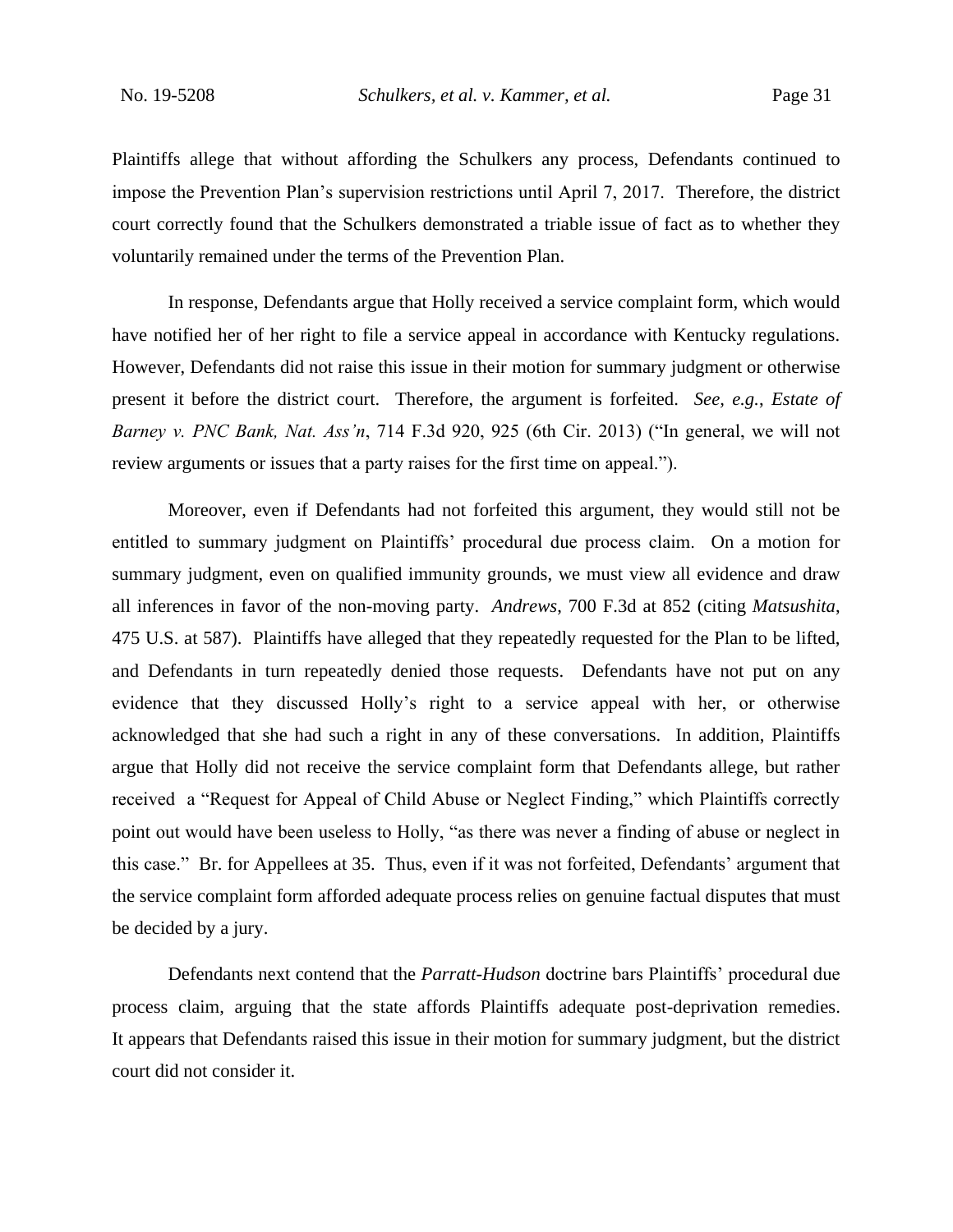The *Parratt*-*Hudson* doctrine applies when a state deprives an individual of a cognizable liberty interest "through random and unauthorized conduct of a state employee" such that "predeprivation procedures are simply 'impracticable' since the state cannot know when such deprivations will occur." *Hudson v. Palmer*, 468 U.S. 517, 533 (1984) (quoting *Parratt v. Taylor*, 451 U.S. 527, 541 (1981)). In such situations, courts will allow meaningful postdeprivation procedures to satisfy due process, and the burden is on the plaintiff to show that the state postdeprivation procedures are deficient. *Vicory v. Walton*, 721 F.2d 1062, 1063–64 (6th Cir. 1983).

In *Zinermon v. Burch*, 494 U.S. 113 (1990), the Supreme Court limited the reach of the *Parratt*-*Hudson* doctrine. In that case, the Supreme Court held that the plaintiff's claim—that state employees at a mental health institution violated his procedural due process rights when they permitted him to consent to commitment to the institution, even though he was incompetent—was not controlled by the *Parratt*-*Hudson* doctrine. *Id.* at 136. The Court found that the operative inquiry when determining whether the *Parratt*-*Hudson* doctrine precludes § 1983 liability is "whether predeprivation procedural safeguards could address the risk of deprivations of the kind [the plaintiff] alleges." *Id.* at 132. The Court found that the doctrine did not apply "for three basic reasons." *Id.* at 136. First, the state could not prove that the deprivation of the plaintiff's liberty was "unpredictable." *Id.* Second, the state could not prove that providing predeprivation process would have been "impossible." *Id.* at 136–37. Third, the employees of the mental health institution could not characterize their conduct as "unauthorized" in the sense contemplated by *Parratt* and *Hudson*. *Id.* at 138. This was because "[t]he State delegated to them the power and authority to effect the very deprivation complained of here ... and also delegated to them the concomitant duty to initiate the procedural safeguards set up by state law to guard against unlawful confinement." *Id.*

Under *Zinermon*, Plaintiffs' procedural due process claim is not barred by the *Parratt*-*Hudson* doctrine. First, the deprivation that occurred here, as in *Zinermon*, was in no way "unpredictable." *Id.* at 136. Defendants went to the hospital in order to investigate Holly's presumptive positive test result, and they were aware that they might be imposing a Prevention Plan (as evidenced by their taking the form with them). Moreover, Defendant Campbell testified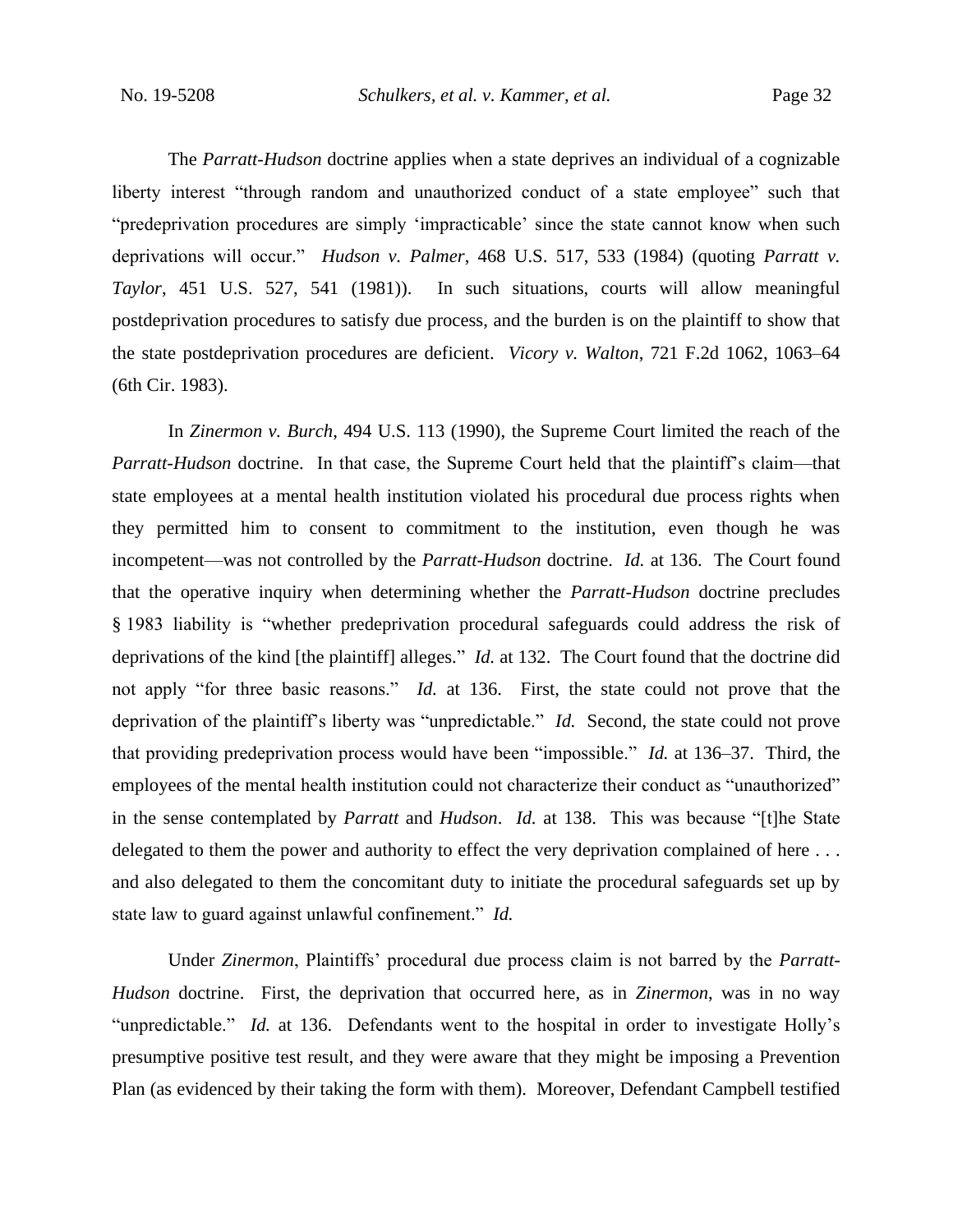that the stamped language on the Plan providing that foster care is the planned arrangement absent effective preventative service is stamped on *every* prevention plan that the CHFS provides**.** Similarly, affording the Schulkers predeprivation procedures before imposing the supervision restrictions, or at the very least once the subsequent negative testing revealed that the initial result was a false positive, would not have been "impossible." *Id.* at 137. *Parratt* and *Hudson* contemplate that negligent or intentional unauthorized acts of state employees may render predeprivation procedures "simply 'impracticable' since the state cannot know when such deprivations will occur." *Hudson*, 468 U.S. at 533 (quoting *Parratt*, 451 U.S. at 541). In contrast, Defendants in this case have not presented any reason why they were not fully capable of providing the Schulkers with predeprivation procedures. As the district court correctly found, "the facts do not indicate that any exigency existed." *Schulkers*, 367 F. Supp. 3d at 640. This is especially true after the Schulkers left the hospital and St. Elizabeth notified Defendants that both the confirmatory urine test and the umbilical cord test results were negative. Still, without providing any process, Plaintiffs allege that Defendants left the supervision restrictions in place for approximately two months.

Lastly, and for similar reasons to those just discussed, Defendants' choices here do not constitute the type of "random and unauthorized" conduct that *Parratt* and *Hudson* contemplate. Like the delegation in *Zinermon*, the Commonwealth of Kentucky has delegated to Defendants the authority to inject themselves into the otherwise private realm of family life in order to further the commendable and necessary goals of investigating and ending child maltreatment. *See* Ky. Rev. Stat. § 620.040 *et seq.* (setting forth general scheme of the CHFS's duties and options upon suspicion of child abuse or neglect). By such delegation, Defendants at times are required to interfere with family relations, often by justifiably depriving parents and children of certain liberties. Therefore, Defendants cannot now claim that their actions in this case, which they initially argue were reasonable and in accordance with their own policies, were "random and unauthorized" in order to defeat Plaintiffs' procedural due process claim.**<sup>6</sup>**

**<sup>6</sup>**For similar reasons, this Court has found that the applicability of the *Parratt*-*Hudson* doctrine "is irrelevant to the clearly established prong of the qualified immunity analysis." *Daily Servs., LLC v. Valentino*, 756 F.3d 893, 901 (6th Cir. 2014). "Granting immunity based on the lack of clarity as to whether the *State* bears responsibility would turn the qualified immunity doctrine on its head. The official would in effect be seeking